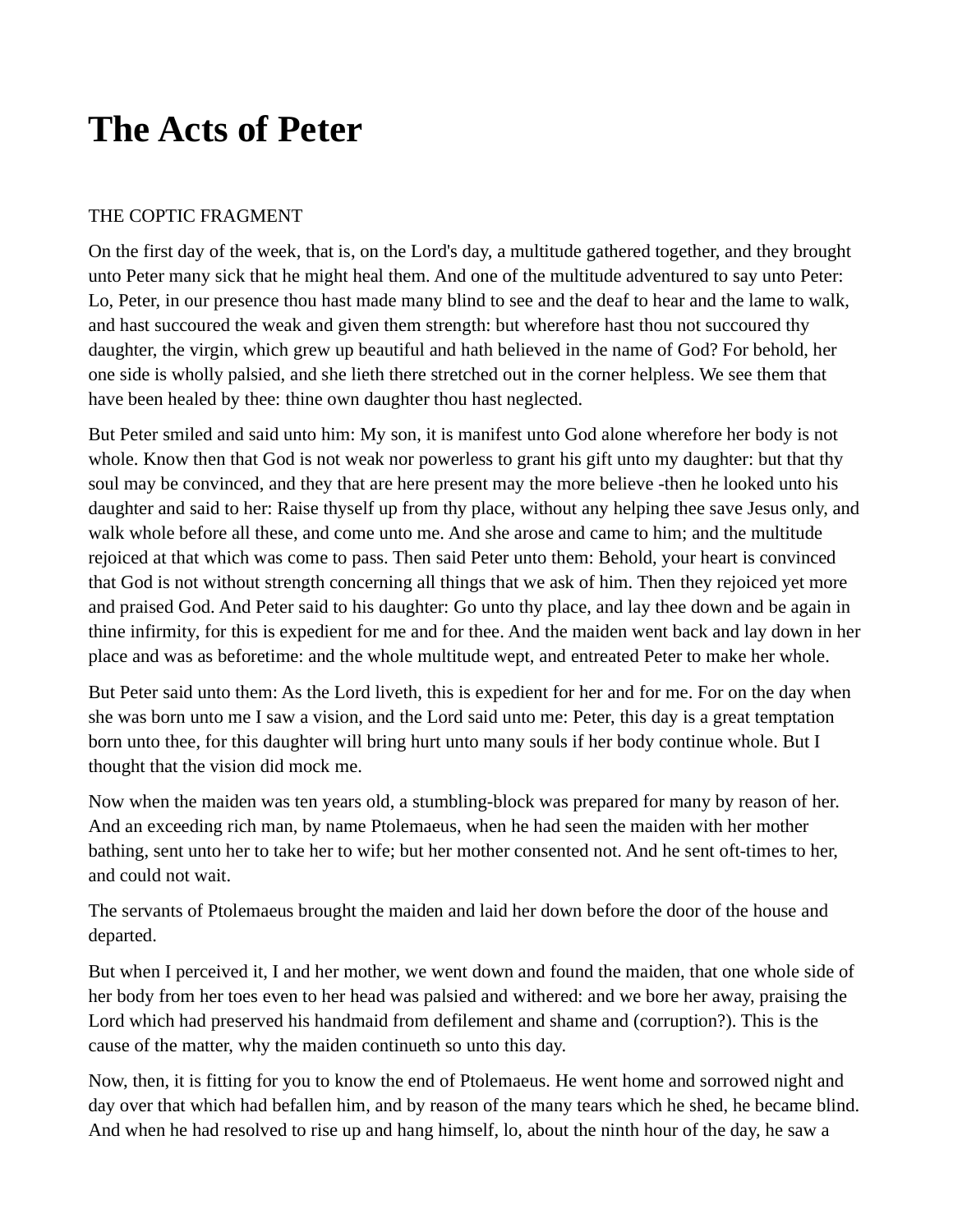great light which enlightened the whole house, and heard a voice saying unto him: Ptolemaeus, God hath not given thee the vessels for corruption and shame, and yet more doth it not become thee which hast believed in me to defile my virgin, whom thou shalt know as thy sister, even as if I were unto you both one spirit (sic). But rise up and go quickly unto the house of the apostle Peter, and thou shalt see my glory; he shall make known unto thee what thou must do.

But Ptolemaeus was not negligent, and bade his servants show him the way and bring him unto me. And when they were come to me, he told me all that had befallen him by the power of our Lord Jesus Christ. Then did he see with the eyes of his flesh, and with the eyes of his soul, and much people believed (hoped) in Christ: and he did them good and gave them the gift of God.

Thereafter Ptolemaeus died, departing out of this life, and went unto his Lord: and when he made his will he bequeathed a piece of land in the name of my daughter, because through her he had believed in God and was made whole. But I unto whom the disposition thereof fell, exercised it with great carefulness: I sold the land, and God alone knoweth neither I nor my daughter (received the price). I sold the land and kept nought back of the price, but gave all the money unto the poor.

Know therefore, thou servant of Jesus Christ, that God directeth (?) them that are his, and prepareth good for every one of them, although we think that God hath forgotten us. Therefore now, brethren, let us be sorrowful and watch and pray, and so shall the goodness of God look upon us, whereon we wait.

And yet further discourse did Peter hold before them all, and glorified the name of Christ the Lord and gave them all of the bread: and when he had distributed it, he rose up and went unto his house.

# THE VERCELLI ACTS

## Chapter 1.

At the time when Paul was sojourning in Rome and confirming many in the faith, it came also to pass that one by name Candida, the wife of Quartus that was over the prisons, heard Paul and paid heed to his words and believed. And when she had instructed her husband also and he believed, Quartus suffered Paul to go whither he would away from the city: to whom Paul said: If it be the will of God, he will reveal it unto me. And after Paul had fasted three days and asked of the Lord that which should be profitable for him, he saw a vision, even the Lord saying unto him: Arise, Paul, and become a physician in thy body to them that are in Spain.

He therefore, having related to the brethren what God had commanded, nothing doubting, prepared himself to set forth from the city. But when Paul was about to depart, there was great weeping throughout all the brotherhood, because they thought that they should see Paul no more, so that they even rent their clothes. For they had in mind also how that Paul had oftentimes contended with the doctors of the Jews and confuted them, saying: Christ, upon whom your fathers laid hands, abolished their sabbaths and fasts and holy-days and circumcision, and the doctrines of men and the rest of the traditions he did abolish. But the brethren lamented (and adjured) Paul by the coming of our Lord Jesus Christ, that he should not be absent above a year, saying: We know thy love for thy brethren; forget not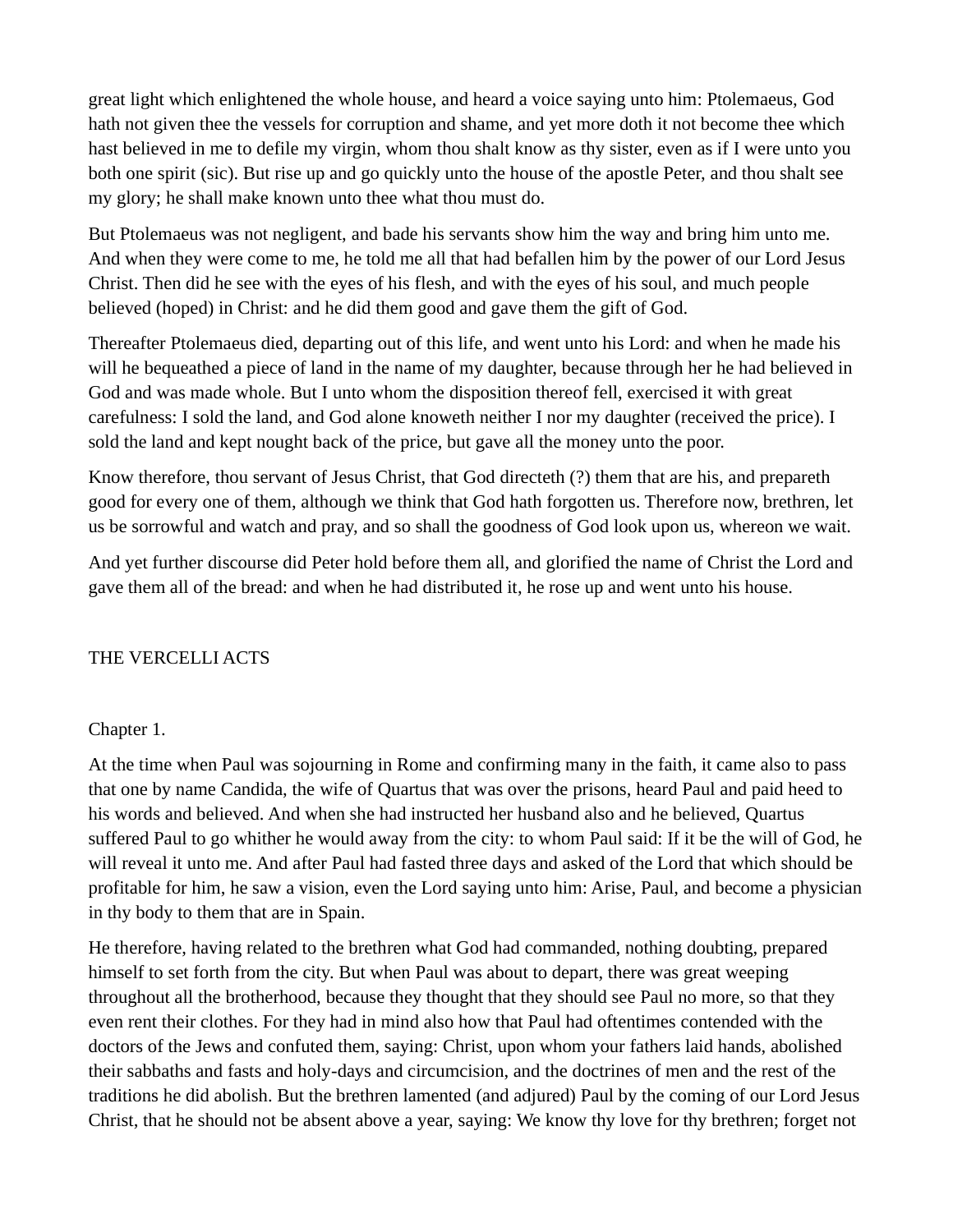us when thou art come thither, neither begin to forsake us, as little children without a mother. And when they besought him long with tears, there came a sound from heaven, and a great voice saying: Paul the servant of God is chosen to minister all the days of his life: by the hands of Nero the ungodly and wicked man shall he be perfected before your eyes. And a very great fear fell upon the brethren because of the voice which came from heaven: and they were confirmed yet more in the faith.

#### Chapter 2.

Now they brought unto Paul bread and water for the sacrifice, that he might make prayer and distribute it to every one. Among whom it befell that a woman named Rufina desired, she also, to receive the Eucharist at the hands of Paul: to whom Paul, filled with the spirit of God, said as she drew near: Rufina, thou comest not worthily unto the altar of God, arising from beside one that is not thine husband but an adulterer, and assayest to receive the Eucharist of God. For behold Satan shall trouble thine heart and cast thee down in the sight of all them that believe in the Lord, that they which see and believe may know that they have believed in the living God, the searcher of hearts. But if thou repent of thine act, he is faithful that is able to blot out thy sin and set thee free from this sin: but if thou repent not, while thou art yet in the body, devouring fire and outer darkness shall receive thee for ever. And immediately Rufina fell down, being stricken with palsy (?) from her head unto the nails of her feet, and she had no power to speak (given her) for her tongue was bound. And when both they that believed (in the faith) and the neophytes saw it, they beat their breasts, remembering their old sins, and mourned and said: We know not if God will forgive the former sins which we have committed. Then Paul called for silence and said: Men and brethren which now have begun to believe on Christ, if ye continue not in your former works of the tradition of your fathers, and keep yourselves from all guile and wrath and fierceness and adultery and defilement, and from pride and envy and contempt and enmity, Jesus the living God will forgive you that ye did in ignorance. Wherefore, ye servants of God, arm yourselves every one in your inner man with peace, patience, gentleness, faith, charity, knowledge, wisdom, love of the brethren, hospitality, mercy, abstinence, chastity, kindness, justice: then shall ye have for your guide everlastingly the first-begotten of all creation, and shall have strength in peace with our Lord. And when they had heard these things of Paul, they besought him to pray for them. And Paul lifted up his voice and said: O eternal God, God of the heavens, God of unspeakable majesty (divinity), who hast stablished all things by thy word, who hast bound upon all the world the chain of thy grace, Father of thine holy Son Jesus Christ, we together pray thee through thy Son Jesus Christ, strengthen the souls which were before unbelieving but now are faithful. Once I was a blasphemer, now I am blasphemed; once I was a persecutor, now do I suffer persecution of others; once I was the enemy of Christ, now I pray that I may be his friend: for I trust in his promise and in his mercy; I account myself faithful and that I have received forgiveness of my former sins. Wherefore I exhort you also, brethren, to believe in the Lord the Father Almighty, and to put all your trust in our Lord Jesus Christ his Son, believing in him, and no man shall be able to uproot you from his promise. Bow your knees therefore together and commend me unto the Lord, who am about to set forth unto another nation, that his grace may go before me and dispose my journey aright, that he may receive his vessels holy and believing, that they, giving thanks for my preaching of the word of the Lord, may be well grounded in the faith. But the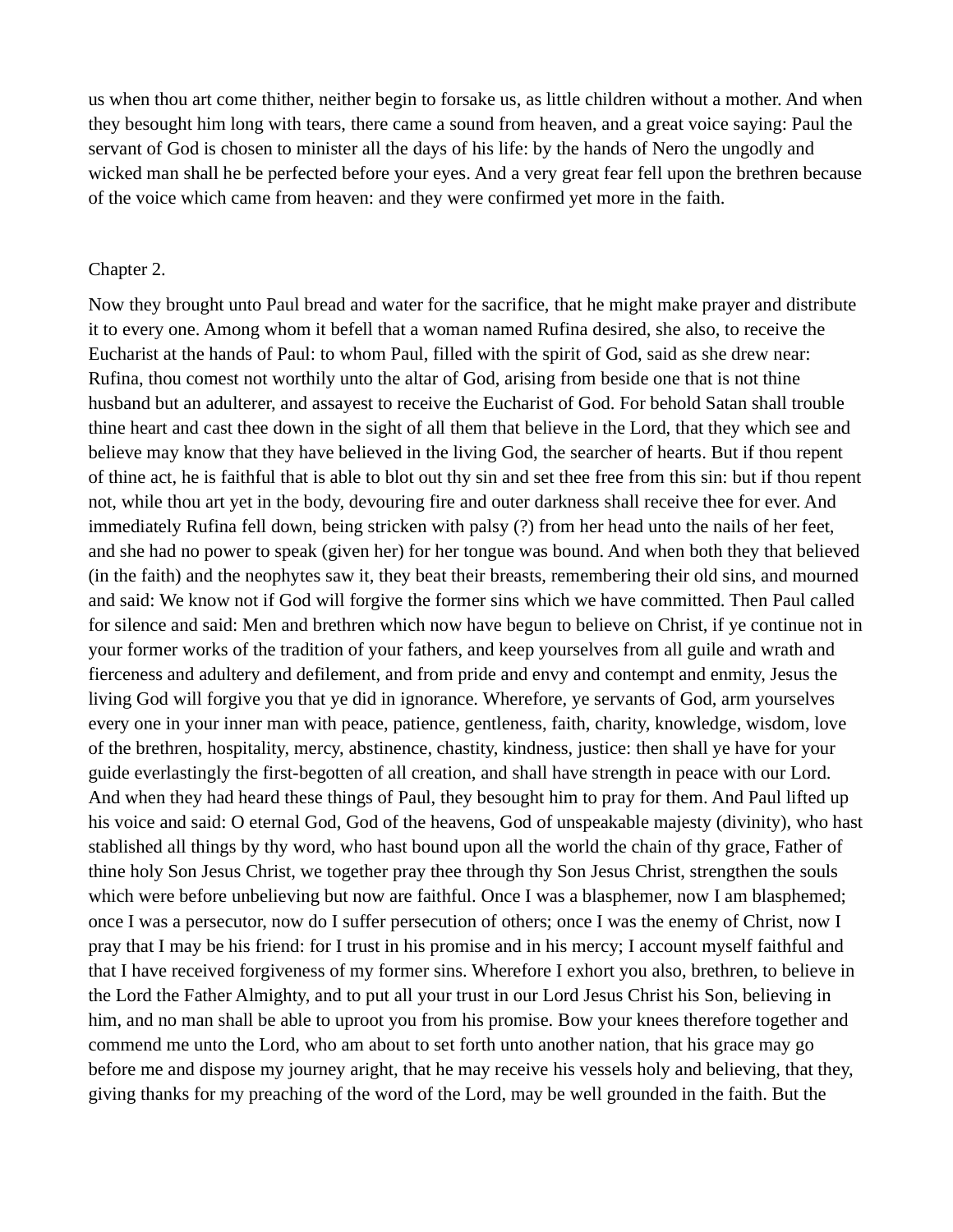brethren wept long and prayed unto the Lord with Paul, saying: Be thou, Lord Jesus Christ, with Paul and restore him unto us whole: for we know our weakness which is in us even to this day.

# Chapter 3.

And a great multitude of women were kneeling and praying and beseeching Paul; and they kissed his feet and accompanied him unto the harbour. But Dionysius and Balbus, of Asia, knights of Rome, and illustrious men, and a senator by name Demetrius abode by Paul on his right hand and said: Paul, I would desire to leave the city if I were not a magistrate, that I might not depart from thee. Also from Caesar's house Cleobius and Iphitus and Lysimachus and Aristaeus and two matrons Berenice and Philostrate, with Narcissus the presbyter [after they had] accompanied him to the harbour: but whereas a storm of the sea came on, he (Narcissus?) sent the brethren back to Rome, that if any would, he might come down and hear Paul until he set sail: and hearing that, the brethren went up unto the city. And when they told the brethren that had remained in the city, and the report was spread abroad, some on beasts, and some on foot, and others by way of the Tiber came down to the harbour, and were confirmed in the faith for three days, and on the fourth day until the fifth hour, praying together with Paul, and making the offering: and they put all that was needful on the ship and delivered him two young men, believers, to sail with him, and bade him farewell in the Lord and returned to Rome.

There has been great dispute about these three chapters, whether they are not an excerpt from the Acts of Paul, or whether they are an addition made by the writer of the Greek original of the Vercelli Acts.

If they are from the Acts of Paul, it means that in those Acts Paul was represented as visiting Rome twice, and going to Spain between the visits. Evidently, if this was so, he did not return straight from Spain to Rome: at least the Coptic gives no indication that the prophecies of Cleobius and Myrte were uttered in Spain.

The question is a difficult one. All allow that the writer of the Acts of Peter knew and used the Acts of Paul: but there is strong opposition to the idea that Paul related two visits to Rome.

The writer of Paul obviously knew the canonical Acts very well and obviously took great liberties with them. Did he go so far, one wonders, as to suppress and ignore the whole story of the trial before Felix and the shipwreck? If he told of but one visit to Rome -the final one- it appears that he did: for the conditions described in the Martyrdom -Paul quite free and martyred very shortly after his arrival- are totally irreconcilable with Luke (Paul arriving in custody and living two years at least in the city).

## Chapter 4.

Now after a few days there was a great commotion in the midst of the church, for some said that they had seen wonderful works done by a certain man whose name was Simon, and that he was at Aricia, and they added further that he said he was a great power of God and without God he did nothing. Is not this the Christ? but we believe in him whom Paul preached unto us; for by him have we seen the dead raised, and men Delivered from divers infirmities: but this man seeketh contention, we know it (or, but what this contention is, we know not) for there is no small stir made among us. Perchance also he will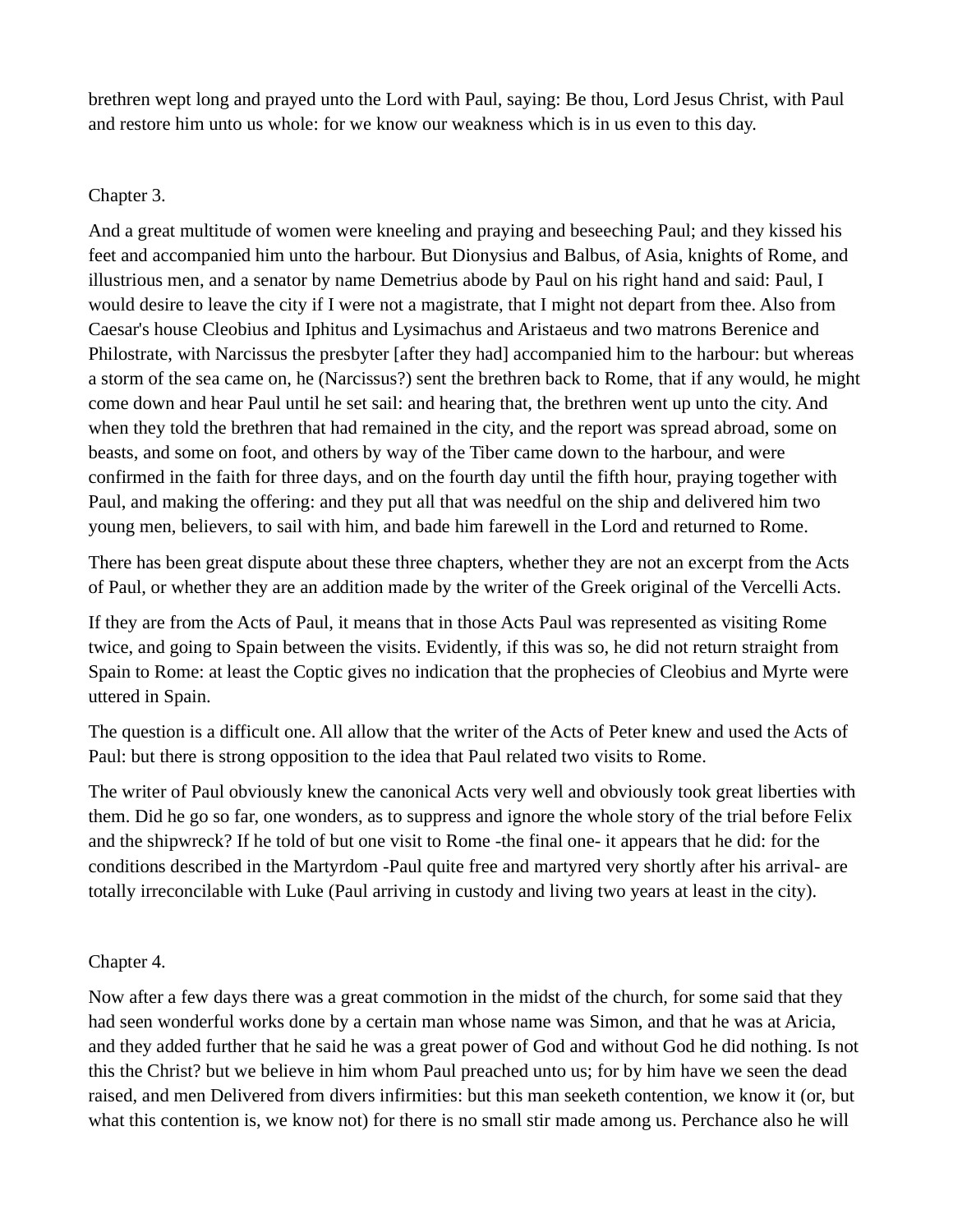now enter into Rome; for yesterday they besought him with great acclamations, saying unto him: Thou art God in Italy, thou art the saviour of the Romans: haste quickly unto Rome. But he spake to the people with a shrill voice, saying: Tomorrow about the seventh hour ye shall see me fly over the gate of the city in the form (habit) wherein ye now see me speaking unto you. Therefore, brethren, if it seem good unto you, let us go and await carefully the issue of the matter. They all therefore ran together and came unto the gate. And when it was the seventh hour, behold suddenly a dust was seen in the sky afar off, like a smoke shining with rays stretching far from it. And when he drew near to the gate, suddenly he was not seen: and thereafter he appeared, standing in the midst of the people; whom they all worshipped, and took knowledge that he was the same that was seen of them the day before.

And the brethren were not a little offended among themselves, seeing, moreover, that Paul was not at Rome, neither Timotheus nor Barnabas, for they had been sent into Macedonia by Paul, and that there was no man to comfort us, to speak nothing of them that had but just become catechumens. And as Simon exalted himself yet more by the works which he did, and many of them daily called Paul a sorcerer, and others a deceiver, of so great a multitude that had been stablished in the faith all fell away save Narcissus the presbyter and two women in the lodging of the Bithynians, and four that could no longer go out of their house, but were shut up (day and night): these gave themselves unto prayer (by day and night), beseeching the Lord that Paul might return quickly, or some other that should visit his servants, because the devil had made them fall by his wickedness.

## Chapter 5.

And as they prayed and fasted, God was already teaching Peter at Jerusalem of that which should come to pass. For whereas the twelve years which the Lord Christ had enjoined upon him were fulfilled, he showed him a vision after this manner, saying unto him: Peter, that Simon the sorcerer whom thou didst cast out of Judaea, convicting him, hath again come before thee (prevented thee) at Rome. And that shalt thou know shortly (or, and that thou mayest know in few words): for all that did believe in me hath Satan made to fall by his craft and working: whose Power Simon approveth himself to be. But delay thee not: set forth on the morrow, and there shalt thou find a ship ready, setting sail for Italy, and within few days I will show thee my grace which hath in it no grudging. Peter then, admonished by the vision, related it unto the brethren without delay, saying: It is necessary for me to go up unto Rome to fight with the enemy and adversary of the Lord and of our brethren.

And he went down to Caesarea and embarked quickly in the ship, whereof the ladder was already drawn up, not taking any provision with him. But the governor of the ship whose name was Theon looked on Peter and said: Whatsoever we have, all is thine. For what thank have we, if we take in a man like unto ourselves who is in uncertain case (difficulty) and share not all that we have with thee? but only let us have a prosperous voyage. But Peter, giving him thanks for that which he offered, himself fasted while he was in the ship, sorrowful in mind and again consoling himself because God accounted him worthy to be a minister in his service.

And after a few days the governor of the ship rose up at the hour of his dinner and asked Peter to eat with him, and said to him: O thou, whoever thou art, I know thee not, but as I reckon, I take thee for a servant of God. For as I was steering my ship at midnight I perceived the voice of a man from heaven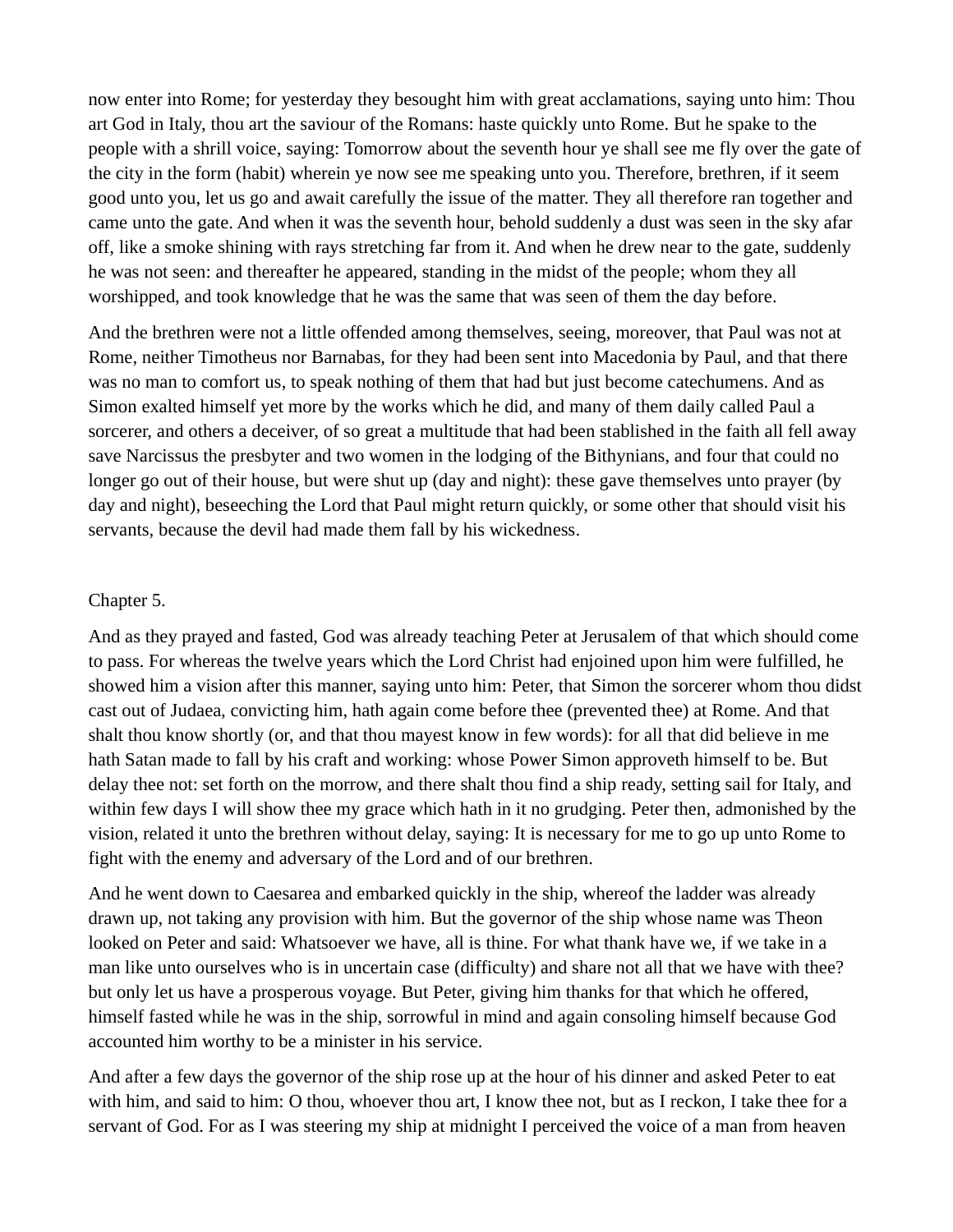saying to me: Theon, Theon! And twice it called me by my name and said to me: Among them that sail with thee let Peter be greatly honoured by thee, for by him shalt thou and the rest be preserved safe without any hurt after such a course as thou hopest not for. And Peter believed that God would vouchsafe to show his providence upon the sea unto them that were in the ship, and thenceforth began Peter to declare unto Theon the mighty works of God, and how the Lord had chosen him from among the apostles, and for what business he sailed unto Italy: and daily he communicated unto him the word of God. And considering him he perceived by his walk that he was of one mind in the faith and a worthy minister (deacon).

Now when there was a calm upon the ship in Hadria (the Adriatic), Theon showed it to Peter, saying unto him: If thou wilt account me worthy, whom thou mayest baptize with the seal of the Lord thou hast an opportunity. For all that were in the ship had fallen asleep, being drunken. And Peter went down by a rope and baptized Theon in the name of the Father and the Son and the Holy Ghost: and he came up out of the water rejoicing with great joy, and Peter also was glad because God had accounted Theon worthy of his name. Arid it came to pass when Theon was baptized, there appeared in the same place a youth shining and beautiful, saying unto them: Peace be unto you. And immediately Peter and Theon went up and entered into the cabin; and Peter took bread and gave thanks unto the Lord which had accounted him worthy of his holy ministry, and for that the youth had appeared unto them, saying: Peace be unto you. And he said: Thou best and alone holy one, it is thou that hast appeared unto us, O God Jesu Christ, and in thy name hath this man now been washed and sealed with thy holy seal. Therefore in thy name do I impart unto him thine eucharist, that he may be thy perfect servant without blame for ever.

And as they feasted and rejoiced in the Lord, suddenly there came a wind, not vehement but moderate, at the ship's prow, and ceased not for six days and as many nights, until they came unto Puteoli.

## Chapter 6.

And when they had touched at Puteoli, Theon leapt out of the ship and went unto the inn where he was wont to lodge, to prepare to receive Peter. Now he with whom he lodged was one by name Ariston, which alway feared the Lord, and because of the Name Theon entrusted himself with him (had dealings with him). And when he was come to the inn and saw Ariston, Theon said unto him: God who hath accounted thee worthy to serve him hath communicated his grace unto me also by his holy servant Peter, who hath now sailed with me from Judaea, being commanded by our Lord to come unto Italy. And when he heard that, Ariston fell upon Theon's neck and embraced him and besought him to bring him to the ship and show him Peter. For Ariston said that since Paul set forth unto Spain there was no man of the brethren with whom he could refresh himself, and, moreover, a certain Jew had broken into the city, named Simon, and with his charms of sorcery and his wickedness hath he made all the brotherhood fall away this way and that, so that I also fled from Rome, expecting the coming of Peter: for Paul had told us of him, and I also have seen many things in a vision. Now, therefore, I believe in my Lord that he will build up again his ministry, for all this deceit shall be rooted out from among his servants. For our Lord Jesus Christ is faithful, who is able to restore our minds. And when Theon heard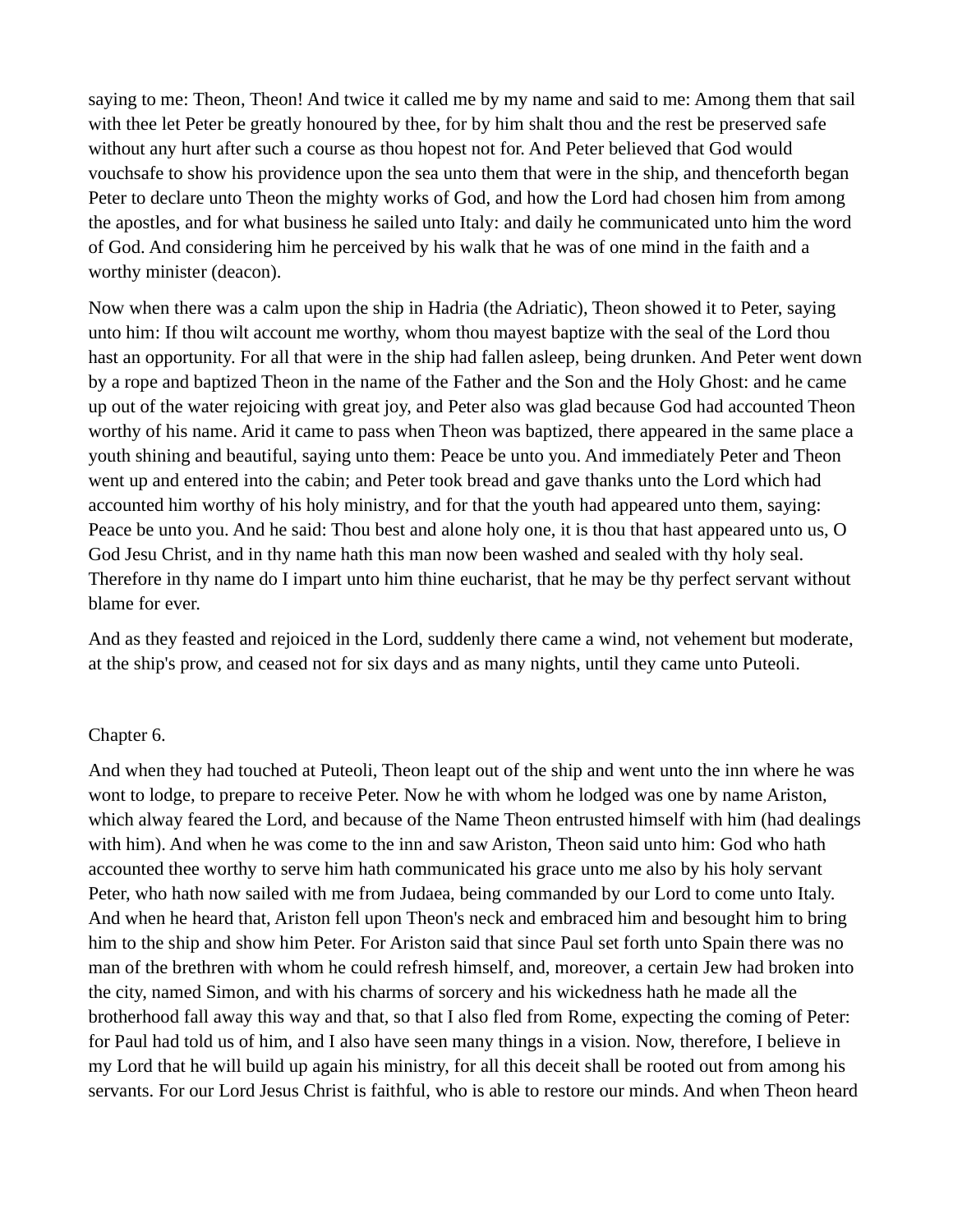these things from Ariston, who wept, his spirit was raised (increased) yet more and he was the more strengthened, because he perceived that he had believed on the living God.

But when they came together unto the ship, Peter looked upon them and smiled, being filled with the Spirit; so that Ariston falling on his face at Peter's feet, said thus: Brother and lord, that hast part in the holy mysteries and showest the right way which is in the Lord Jesus Christ our God, who by thee hath shown unto us his coming: we have lost all them whom Paul had delivered unto us, by the working of Satan; but now I trust in the Lord who hath commanded thee to come unto us, sending thee as his messenger, that he hath accounted us worthy to see his great and wonderful works by thy means. I pray thee therefore, make haste unto the city: for I left the brethren which have stumbled, whom I saw fall into the temptation of the devil, and fled hither, saying unto them: Brethren, stand fast in the faith, for it is of necessity that within these two months the mercy of our Lord bring his servant unto you. For I had seen a vision, even Paul, saying unto me: Ariston, flee thou out of the city. And when I heard it, I believed without delay and went forth in the Lord, although I had an infirmity in my flesh, and came hither; and day by day I stood upon the sea-shore asking the sailors: Hath Peter sailed with you? But now through the abundance of the grace of God I entreat thee, let us go up unto Rome without delay, lest the teaching of this wicked man prevail yet further. And as Ariston said this with tears, Peter gave him his hand and raised him up from the earth, and Peter also groaning, said with tears: He hath prevented us which tempteth all the world by his angels; but he that hath power to save his servants from all temptations shall quench his deceits and put him beneath the feet of them that have believed in Christ whom we preach.

And, as they entered in at the gate, Theon entreated Peter, saying: Thou didst not refresh thyself on any day in so great a voyage (sea): and now after (before) so hard a journey wilt thou set out forthwith from the ship? tarry and refresh thyself, and so shalt thou set forth: for from hence to Rome upon a pavement of flint I fear lest thou be hurt by the shaking. But Peter answered and said to them: What if it come to pass that a millstone were hung upon me, and likewise upon the enemy of our Lord, even as my Lord said unto us of any that offended one of the brethren, and I were drowned in the sea? but it might be not only a millstone, but that which is far worse, even that I which am the enemy of this persecutor of his servants should die afar off from them that have believed on the Lord Jesus Christ (so Ficker: the sentence is corrupt; the sense is that Peter must at all costs be with his fellow-Christians, or he will incur even worse punishment than that threatened by our Lord's words). And by no exhortation could Theon prevail to persuade him to tarry there even one day.

But Theon himself delivered all that was in the ship to be sold for the price which he thought good, and followed Peter unto Rome; whom Ariston brought unto the abode of Narcissus the presbyter.

## Chapter 7.

Now the report was noised through the city unto the brethren that were dispersed, because of Simon, that he might show him to be a deceiver and a persecutor of good men. All the multitude therefore ran together to see the apostle of the Lord stay (himself, or the brethren) on Christ. And on the first day of the week when the multitude was assembled to see Peter, Peter began to say with a loud voice: Ye men here present that trust in Christ, ye that for a little space have suffered temptation, learn for what cause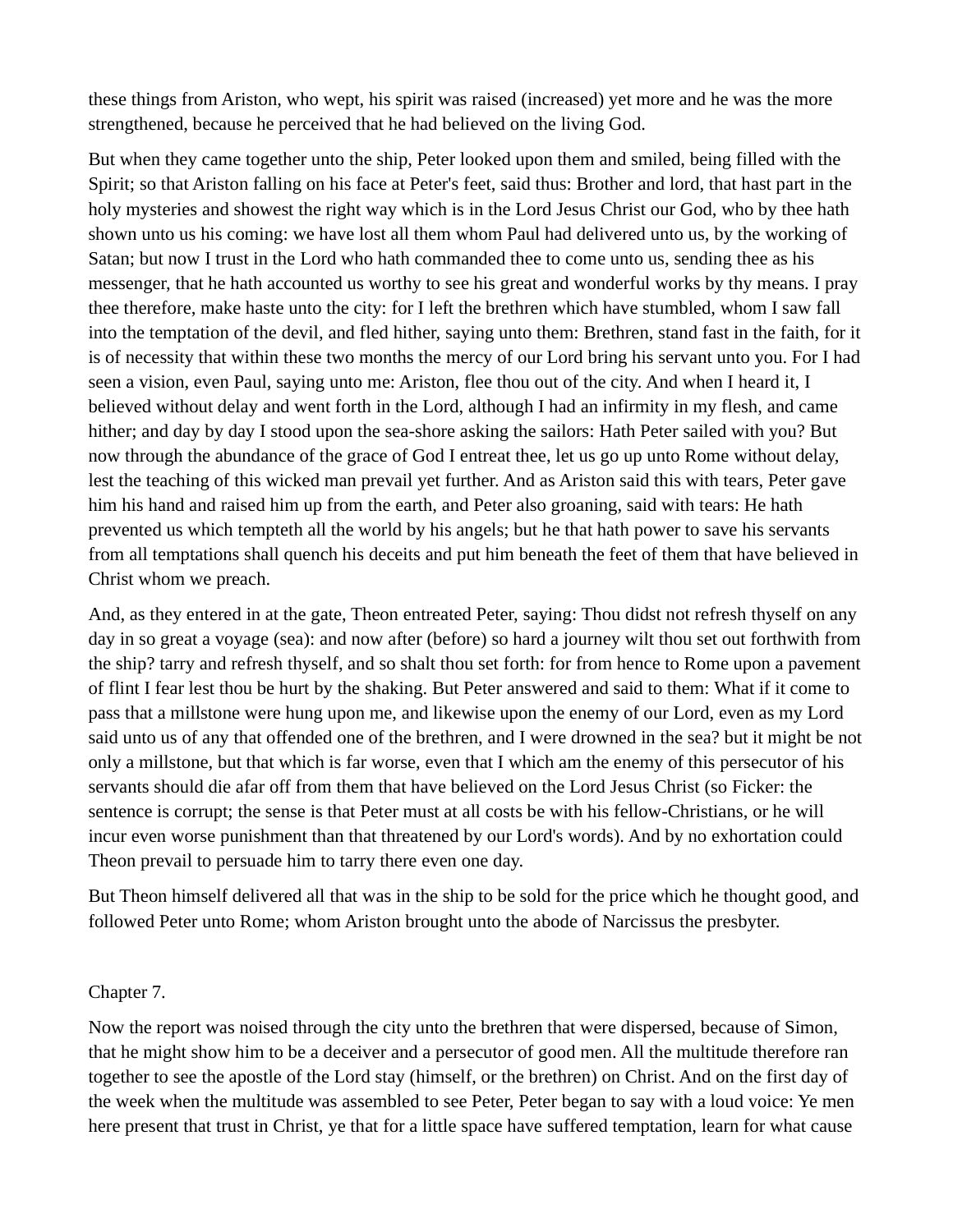God sent his Son into the world, and wherefore he made him to be born of the Virgin Mary; for would he so have done if not to procure us some grace or dispensation? even because he would take away all offence and all ignorance and all the contrivance of the devil, his attempts (beginnings) and his strength wherewith he prevailed aforetime, before our God shined forth in the world. And whereas men through ignorance fell into death by many and divers infirmities, Almighty God, moved with compassion, sent his Son into the world. With whom I was; and he (or I) walked upon the water, whereof I myself remain awitness, and do testify that he then worked in the world by signs and wonders, all of which he did.

I do confess, dearly-beloved brethren, that I was with him: yet I denied him, even our Lord Jesus Christ, and that not once only, but thrice; for there were evil dogs that were come about me as they did unto the Lord's prophets. And the Lord imputed it not unto me, but turned unto me and had compassion on the infirmity of my flesh, when (or so that) afterward I bitterly bewailed myself, and lamented the weakness of my faith, because I was befooled by the devil and kept not in mind the word of my Lord. And now I say unto you, O men and brethren, which are gathered together in the name of Jesus Christ: against you also hath the deceiver Satan aimed his arrows, that ye might depart out of the way. But faint not, brethren, neither let your spirit fall, but be strong and persevere and doubt not: for if Satan caused me to stumble, whom the Lord had in great honour, so that I denied the light of mine hope, and if he overthrew me and persuaded me to flee as if I had put my trust in a man, what think ye will he do unto you which are but young in the faith? Did ye suppose that he would not turn you away to make you enemies of the kingdom of God, and cast you down into perdition by a new (or the last) deceit? For whomsoever he casteth out from the hope of our Lord Jesus Christ, he is a son of perdition for ever. Turn yourselves, therefore, brethren, chosen of the Lord, and be strong in God Almighty, the Father of our Lord Jesus Christ, whom no man hath seen at any time, neither can see, save he who hath believed in him. And be ye aware whence this temptation hath come upon you. For it is not only by words that I would convince you that this is Christ whom I preach, but also by deeds and exceeding great works of power do I exhort you by the faith that is in Christ Jesus, that none of you look for any other save him that was despised and mocked of the Jews, even this Nazarene which was crucified and died and the third day rose again.

## Chapter 8.

And the brethren repented and entreated Peter to fight against Simon: (who said that he was the power of God, and lodged in the house of Marcellus a senator, whom he had convinced by his charms) saying: Believe us, brother Peter: there was no man among men so wise as this Marcellus. All the widows that trusted in Christ had recourse unto him; all the fatherless were fed by him; and what more, brother? all the poor called Marcellus their patron, and his house was called the house of the strangers and of the poor, and the emperor said unto him: I will keep thee out of every office, lest thou despoil the provinces to give gifts unto the Christians. And Marcellus answered: All my goods are also thine. And Caesar said to him: Mine they would be if thou keptest them for me; but now they are not mine, for thou givest them to whom thou wilt, and I know not to what vile persons. Having this, then, before our eyes, brother Peter, we report it to thee, how the great mercy of this man is turned unto blasphemy; for if he had not turned, neither should we have departed from the holy faith of God our Lord. And now doth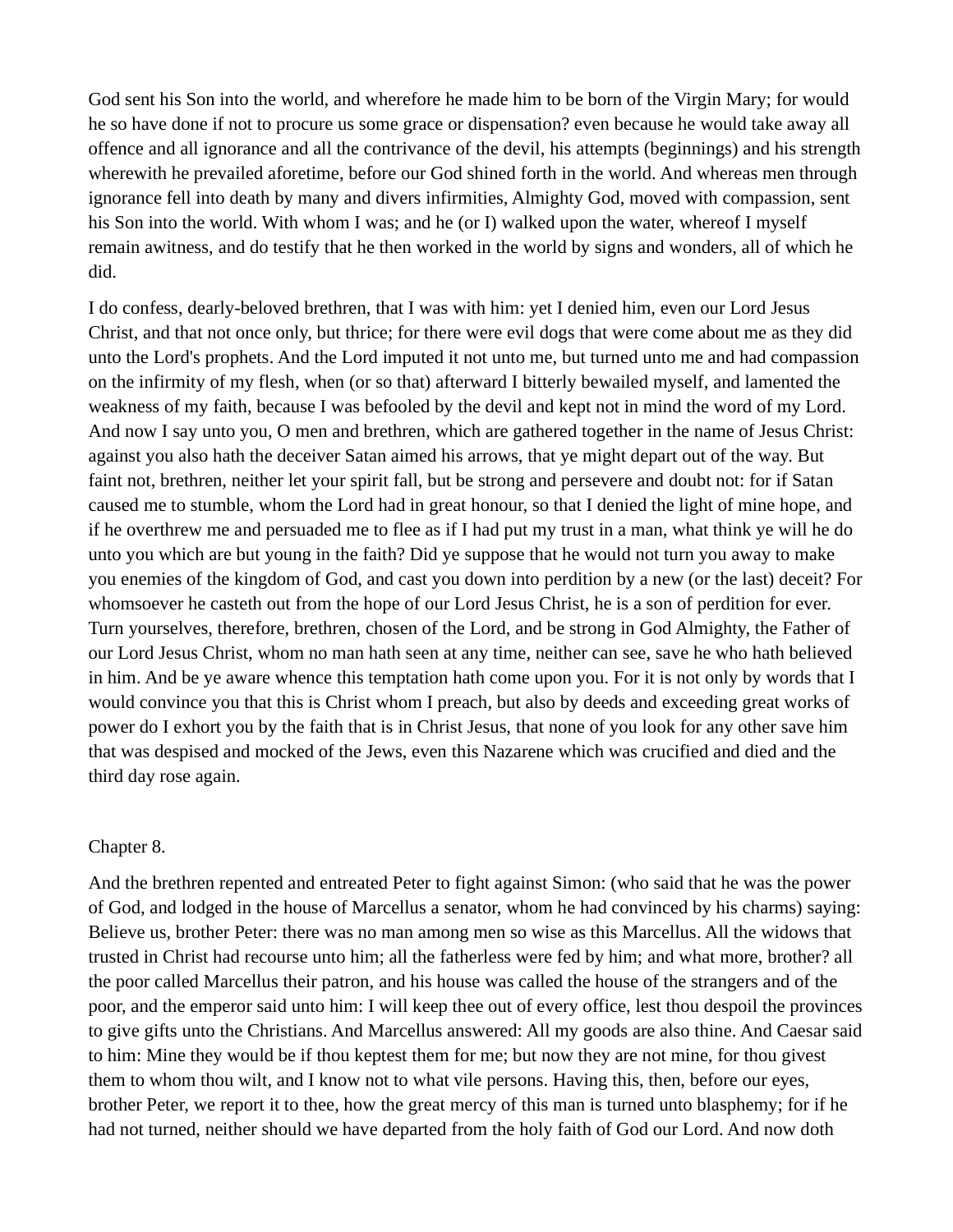this Marcellus in anger repent him of his good deeds, saying: All this substance have I spent in all this time, vainly believing that I gave it for the knowledge of God! So that if any stranger cometh to the door of his house, he smiteth him with a staff and biddeth him be beaten, saying: Would God I had not spent so much money upon these impostors: and yet more doth he say, blaspheming. But if there abide in thee any mercy of our Lord and aught of the goodness of his commandments, do thou succour the error of this man who hath done so many alms-deeds unto the servants of God.

And Peter, when he perceived this, was smitten with sharp affliction and said: O the divers arts and temptations of the devil! O the contrivances and devices of the wicked! he that nourisheth up for himself a mighty fire in the day of wrath, the destruction of simple men, the ravening wolf, the devourer and scatterer of eternal life! Thou didst enmesh the first man in concupiscence and bind him with thine old iniquity and with the chain of the flesh: thou art wholly the exceeding bitter fruit of the tree of bitterness, who sendest divers lusts upon men. Thou didst compel Judas my fellow-disciple and fellow-apostle to do wickedly and deliver up our Lord Jesus Christ, who shall punish thee therefor. Thou didst harden the heart of Herod and didst inflame Pharaoh and compel him to fight against Moses the holy servant of God; thou didst give boldness unto Caiaphas, that he should deliver our Lord Jesus Christ unto the unrighteous multitude; and even until now thou shootest at innocent souls with thy poisonous arrows. Thou wicked one, enemy of all men, be thou accursed from the Church of him the Son of the holy God ommpotent and as a brand cast out of the fire shalt thou be quenched by the servants of our Lord Jesus Christ. Upon thee let thy blackness be turned and upon thy children, an evil seed; upon thee be turned thy wickedness and thy threatenings; upon thee and thine angels be thy temptations, thou beginning of malice and bottomless pit of darkness! Let thy darkness that thou hast be with thee and with thy vessels which thou ownest! Depart from them that shall believe in God, depart from the servants of Christ and from them that desire to be his soldiers. Keep thou to thyself thy garments of darkness! Without cause knockest thou at other men's doors, which are not thine but of Christ Jesus that keepeth them. For thou, ravening wolf, wouldest carry off the sheep that are not thine but of Christ Jesus, who keepeth them with all care and diligence.

#### Chapter 9.

As Peter spake thus with great sorrow of mind, many were added unto them that believed on the Lord. But the brethren besought Peter to join battle with Simon and not suffer him any longer to vex the people. And without delay Peter went quickly out of the synagogue (assembly) and went unto the house of Marcellus, where Simon lodged: and much people followed him. And when he came to the door, he called the porter and said to him: Go, say unto Simon: Peter because of whom thou fleddest out of Judaea waiteth for thee at the door. The porter answered and said to Peter: Sir, whether thou be Peter, I know not: but I have a command; for he had knowledge that yesterday thou didst enter into the city, and said unto me: Whether it be by day or by night, at whatsoever hour he cometh, say that I am not within. And Peter said to the young man: Thou hast well said in reporting that which he compelled thee to say. And Peter turned unto the people that followed him and said: Ye shall now see a great and marvellous wonder. And Peter seeing a great dog bound with a strong chain, went to him and loosed him, and when he was loosed the dog received a man's voice and said unto Peter: What dost thou bid me to do, thou servant of the unspeakable and living God? Peter said unto him: Go in and say unto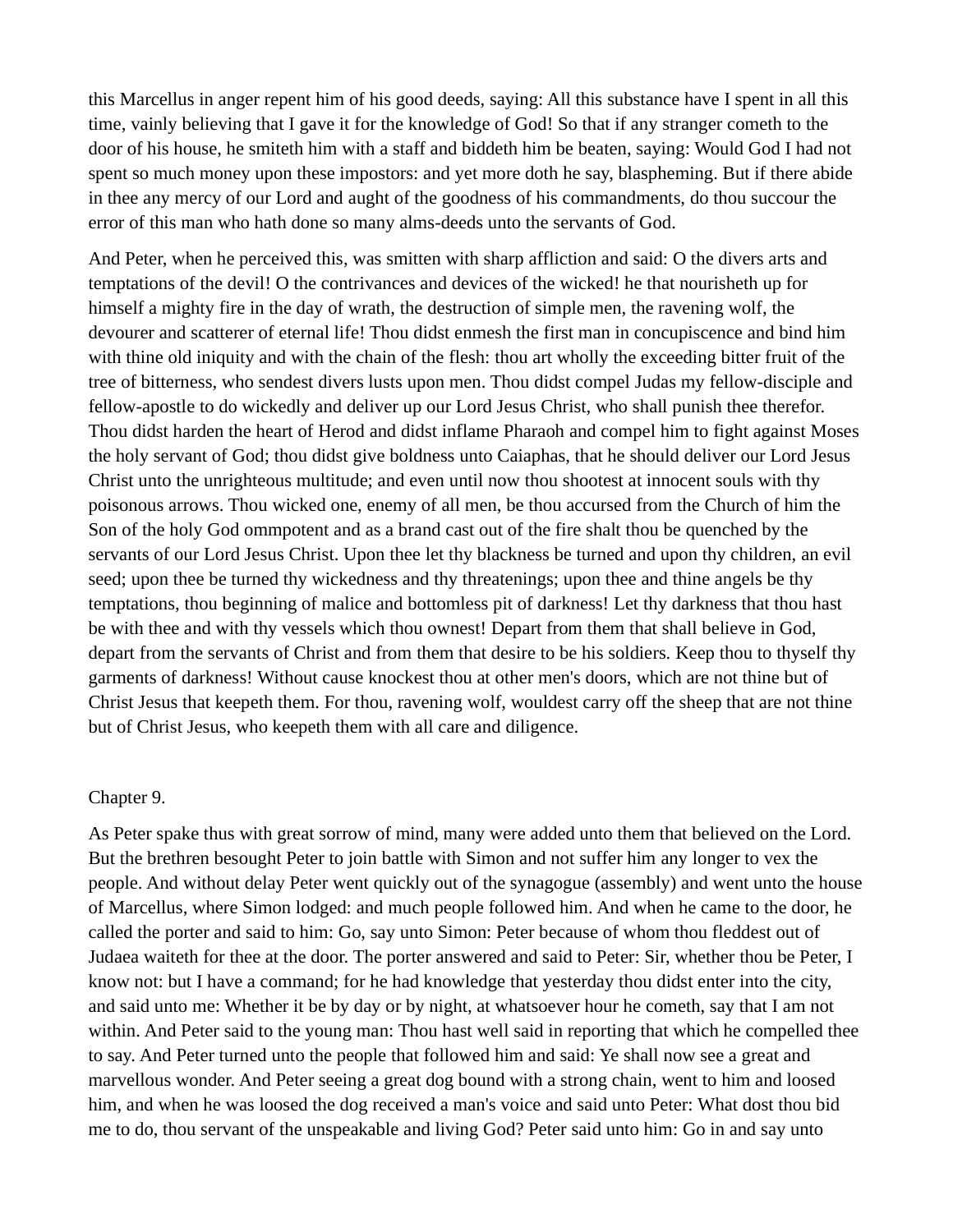Simon in the midst of his company: Peter saith unto thee, Come forth abroad, for thy sake am I come to Rome, thou wicked one and deceiver of simple souls. And immediately the dog ran and entered in, and rushed into the midst of them that were with Simon, and lifted up his forefeet and in a loud voice said: Thou Simon, Peter the servant of Christ who standeth at the door saith unto thee: Come forth abroad, for thy sake am I come to Rome, thou most wicked one and deceiver of simple souls. And when Simon heard it, and beheld the incredible sight, he lost the words wherewith he was deceiving them that stood by, and all of them were amazed.

## Chapter 10.

But when Marcellus saw it he went out to the door and east himself at Peter's feet and said: Peter, I embrace thy feet, thou holy servant of the holy God; I have sinned greatly: but exact thou not my sins, if there be in thee the true faith of Christ, whom thou preachest, if thou remember his commandments, to hate no man, to be unkind to no man, as I learned from thy fellow apostle Paul; keep not in mind my faults, but pray for me unto the Lord, the holy Son of God whom I have provoked to wrath -for I have persecuted his servants- that I be not delivered with the sins of Simon unto eternal fire; who so persuaded me, that I set up a statue to him with this inscription: 'To Simon the new (young) God.' If I knew, O Peter, that thou couldest be won with money, I would give thee all my substance, yea I would give it and despise it, that I might gain my soul. If I had sons, I would account them as nothing, if only I might believe in the living God. But I confess that he would not have deceived me save that he said that he was the power of God; yet will I tell thee, O most gentle (sweet) Peter: I was not worthy to hear thee, thou servant of God, neither was I stablished in the faith of God which is in Christ; therefore was I made to stumble. I beseech thee, therefore, take not ill that which I am about to say, that Christ our Lord whom thou preachest in truth said unto thy fellow-apostles in thy presence: If ye have faith as a grain of mustard seed, ye shall say unto this mountain: Remove thyself: and straightway it shall remove itself. But this Simon said that thou, Peter, wast without faith when thou didst doubt, in the waters. And I have heard that Christ said this also: They that are with me have not understood me. If, then, ye upon whom he laid his hands, whom also he chose, did doubt, I, therefore, having this witness, repent me, and take refuge in thy prayers. Receive my soul, who have fallen away from our Lord and from his promise. But I believe that he will have mercy upon me that repent. For the Almighty is faithful to forgive me my sins.

But Peter said with a loud voice: Unto thee, our Lord, be glory and splendour, O God Almighty, Father of our Lord Jesus Christ. Unto thee be praise and glory and honour, world without end. Amen. Because thou hast now fully strengthened and stablished us in thee in the sight of all, holy Lord, confirm thou Marcellus, and send thy peace upon him and upon his house this day: and whatsoever is lost or out of the way, thou alone canst turn them all again; we beseech thee, Lord, shepherd of the sheep that once were scattered, but now shall be gathered in one by thee. So also receive thou Marcellus as one of thy lambs and suffer him no longer to go astray (revel) in error or ignorance. Yea, Lord, receive him that with anguish and tears entreateth thee.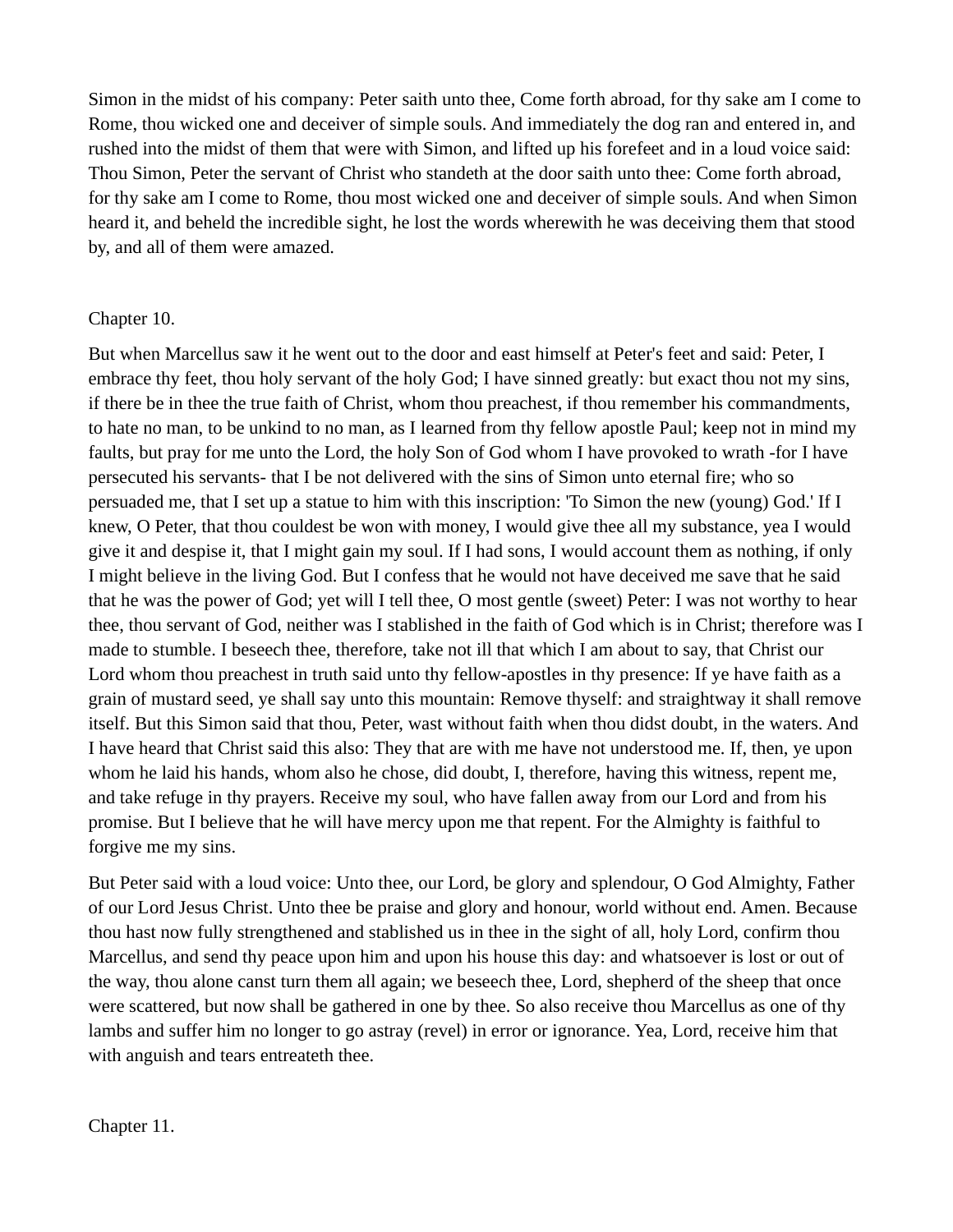And as Peter spake thus and embraced Mareellus, Peter turned himself unto the multitude that stood by him and saw there one that laughed (smiled), in whom was a very evil spirit. And Peter said unto him: Whosoever thou art that didst laugh, show thyself openly unto all that are present. And hearing this the young man ran into the court of the house and cried out with a loud voice and dashed himself against the wall and said: Peter, there is a great contention between Simon and the dog whom thou sentest; for Simon saith to the dog: Say that I am not here. Unto whom the dog saith more than thou didst charge him; and when he hath accomplished the mystery which thou didst command him, he shall die at thy feet. But Peter said: And thou also, devil, whosoever thou art, in the name of our Lord Jesus Christ, go out of that young man and hurt him not at all: show thyself unto all that stand here. When the young man heard it, he ran forth and caught hold on a great statue of marble which was set in the court of the house, and brake it in pieces with his feet. Now it was a statue of Caesar. Which Marcellus beholding smote his forehead and said unto Peter: A great crime hath been committed; for if this be made known unto Caesar by some busybody, he will afflict us with sore punishments. And Peter said to him: I see thee not the same that thou wast a little while ago, for thou saidst that thou wast ready to spend all thy substance to save thy soul. But if thou indeed repentest, believing in Christ with thy whole heart, take in thine hands of the water that runneth down, and pray to the Lord, and in his name sprinkle it upon the broken pieces of the statue and it shall be whole as it was before. And Marcellus, nothing doubting, but believing with his whole heart, before he took the water lifted up his hands and said: I believe in thee, O Lord Jesu Christ: for I am now proved by thine apostle Peter, whether I believe aright in thine holy name. Therefore I take water in mine hands, and in thy name do I sprinkle these stones that the statue may become whole as it was before. If, therefore, Lord, it be thy will that I continue in the body and suffer nothing at Caesar's hand, let this stone be whole as it was before. And he sprinkled the water upon the stones, and the statue became whole, whereat Peter exulted that Marcellus had not doubted in asking of the Lord, and Marcellus was exalted in spirit for that such a sign was first wrought by his hands; and he therefore believed with his whole heart in the name of Jesus Christ the Son of God, by whom all things impossible are made possible.

#### Chapter 12.

But Simon within the house said thus to the dog: Tell Peter that I am not within. Whom the dog answered in the presence of Marcellus: Thou exceeding wicked and shameless one, enemy of all that live and believe on Christ Jesus, here is a dumb animal sent unto thee which hath received a human voice to confound thee and show thee to be a deceiver and a liar. Hast thou taken thought so long, to say at last: 'Tell him that I am not within?' Art thou not ashamed to utter thy feeble and useless words against Peter the minister and apostle of Christ, as if thou couldst hide thee from him that hath commanded me to speak against thee to thy face: and that not for thy sake but for theirs whom thou wast deceiving and sending unto destruction? Cursed therefore shalt thou be, thou enemy and corrupter of the way of the truth of Christ, who shall prove by fire that dieth not and in outer darkness, thine iniquities that thou hast committed. And having thus said, the dog went forth and the people followed him, leaving Simon alone. And the dog came unto Peter as he sat with the multitude that was come to see Peter's face, and the dog related what he had done unto Simon. And thus spake the dog unto the angel and apostle of the true God: Peter, thou wilt have a great contest with the enemy of Christ and his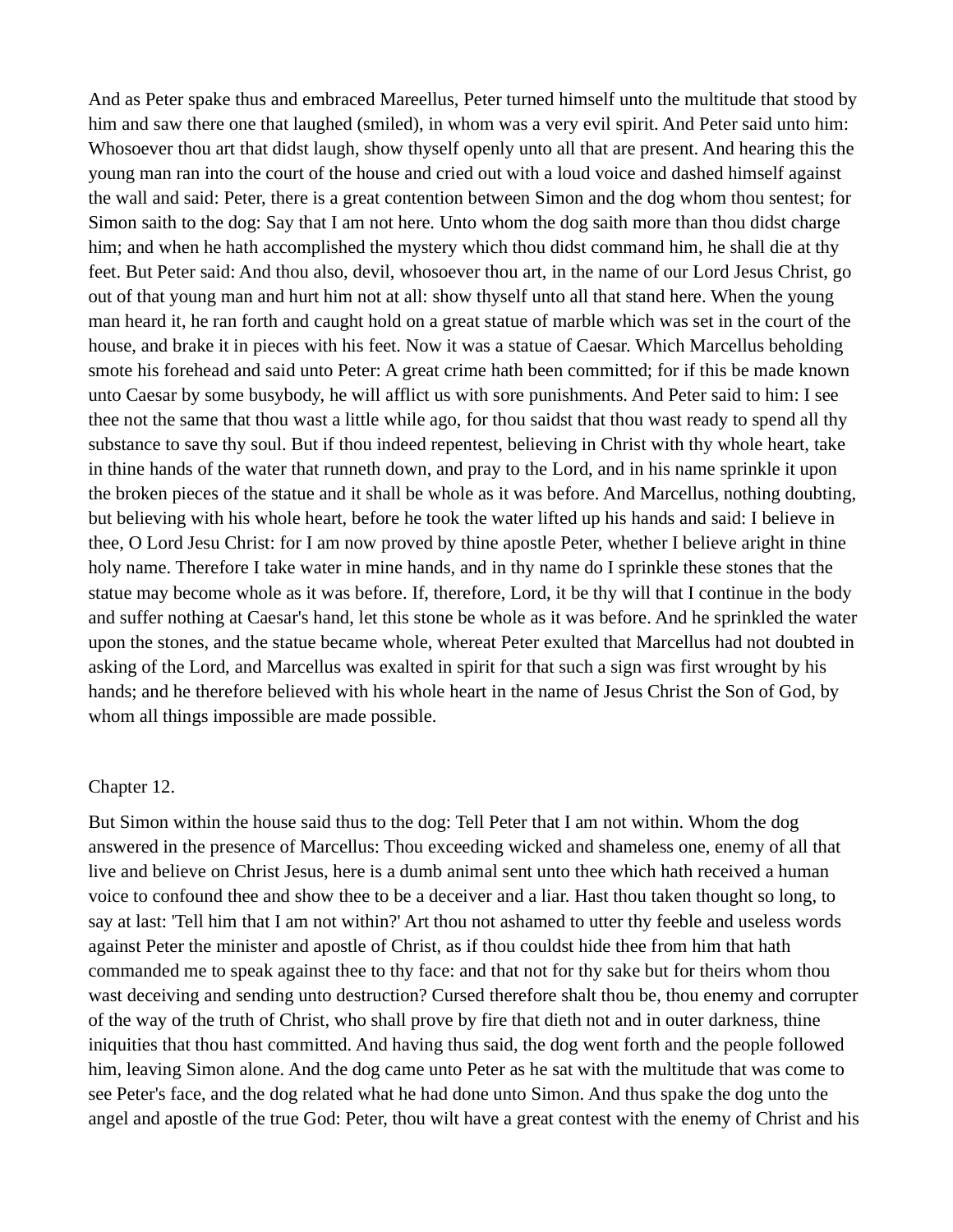servants, and many that have been deceived by him shalt thou turn unto the faith; wherefore thou shalt receive from God the reward of thy work. And when the dog had said this he fell down at the apostle Peter's feet and gave up the ghost. And when the great multitude saw with amazement the dog speaking, they began then, some to throw themselves down at Peter's feet, and some said: Show us another sign, that we may believe in thee as the minister of the living God, for Simon also did many signs in our presence and therefore did we follow him.

# Chapter 13.

And Peter turned and saw a herring (sardine) hung in a window, and took it and said to the people: If ye now see this swimming in the water like a fish, will ye be able to believe in him whom I preach? And they said with one voice: Verily we will believe thee. Then he said -now there was a bath for swimming at hand: In thy name, O Jesu Christ, forasmuch as hitherto it is not believed in, in the sight of all these live and swim like a fish. And he cast the herring into the bath, and it lived and began to swim. And all the people saw the fish swimming, and it did not so at that hour only, lest it should be said that it was a delusion (phantasm), but he made it to swim for a long time, so that they brought much people from all quarters and showed them the herring that was made a living fish, so that certain of the people even cast bread to it; and they saw that it was whole. And seeing this, many followed Peter and believed in the Lord.

And they assembled themselves day and night unto the house of Narcissus the presbyter. And Peter discoursed unto them of the scriptures of the prophets and of those things which our Lord Jesus Christ had wrought both in word and in deeds.

## Chapter 14.

But Marcellus was confirmed daily by the signs which he saw wrought by Peter through the grace of Jesus Christ which he granted unto him. And Mareellus ran upon Simon as he sat in his house in the dining chamber, and cursed him and said unto him: Thou most adverse and pestilent of men, corrupter of my soul and my house, who wouldest have made me fall away from my Lord and Saviour Christ! and laying hands on him he commanded him to be thrust out of his house. And the servants having received such licence, covered him with reproaches; some buffeted his face, others beat him with sticks, others cast stones, others emptied out vessels full of filth upon his head, even those who on his account had fled from their master and been a long time fettered; and other their fellowservants of whom he had spoken evil to their master reproached him. saying to him: Now by the will of God who hath had mercy on us and on our master, do we recompense thee with a fit reward. And Simon, shrewdly beaten and cast out of the house, ran unto the house where Peter lodged, even the house of Narcissus, and standing at the gate cried out: Lo, here am I, Simon: come thou down, Peter, and I will convict thee that thou hast believed on a man which is a Jew and a carpenter's son.

Chapter 15.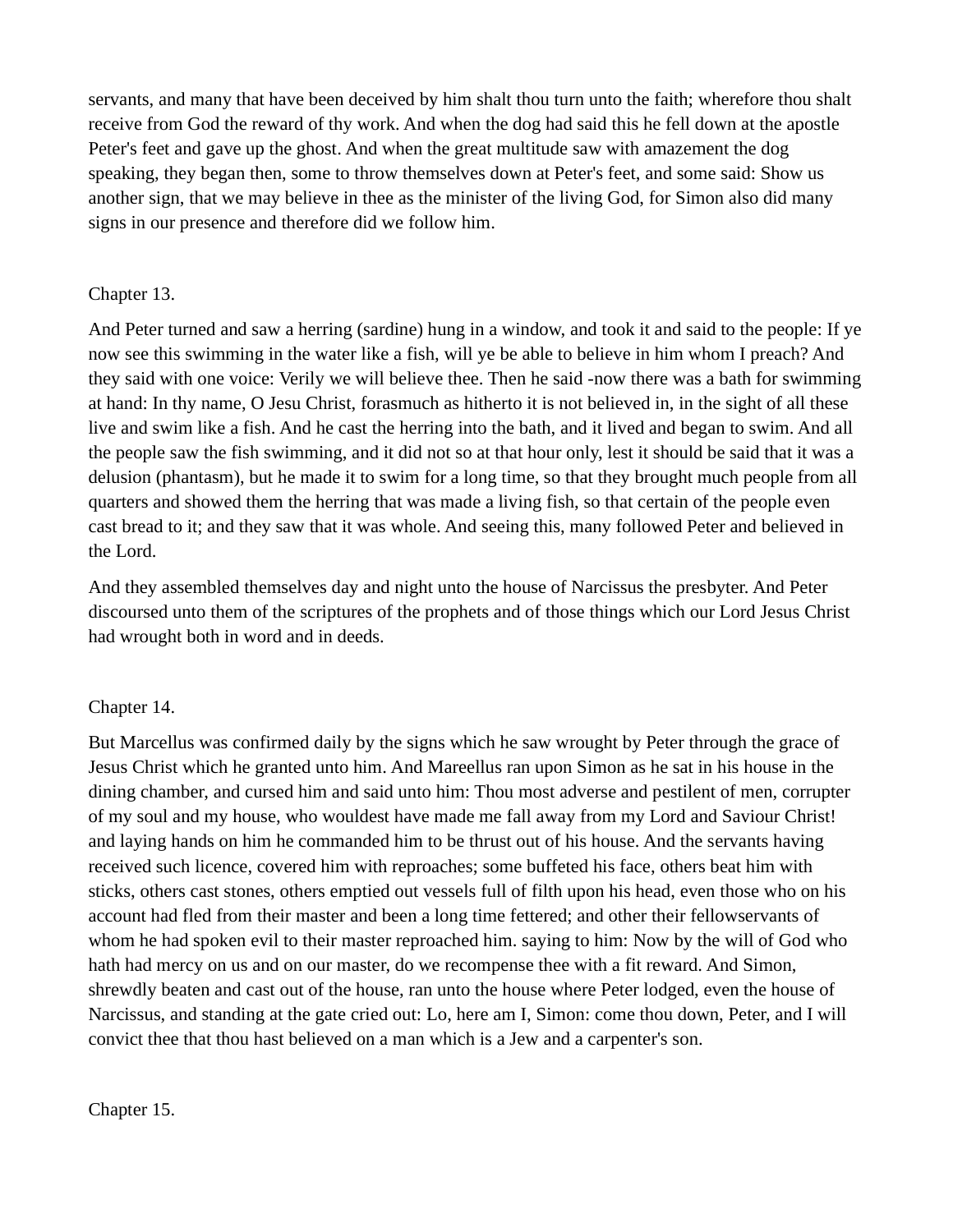And when it was told Peter that Simon had said this, Peter sent unto him a woman which had a sucking child, saying to her: Go down quickly, and thou wilt find one that seeketh me. For thee there is no need that thou answer him at all, but keep silence and hear what the child whom thou holdest shall say unto him. The woman therefore went down. Now the child whom she suckled was seven months old; and it received a man's voice and said unto Simon: O thou abhorred of God and men, and destruction of truth, and evil seed of all corruption, O fruit by nature unprofitable! but only for a short and little season shalt thou be seen, and thereafter eternal punishment is laid up for thee. Thou son of a shameless father, that never puttest forth thy roots for good but for poison, faithless generation void of all hope! thou wast not confounded when a dog reproved thee; I a child am compelled of God to speak, and not even now art thou ashamed. But even against thy will, on the sabbath day that cometh, another shall bring thee into the forum of Julius that it may be shown what manner of man thou art. Depart therefore from the gate wherein walk the feet of the holy; for thou shalt no more corrupt the innocent souls whom thou didst turn out of the way and make sad; in Christ, therefore, shall be shown thine evil nature, and thy devices shall be cut in pieces. And now speak I this last word unto thee: Jesus Christ saith to thee: Be thou stricken dumb in my name, and depart out of Rome until the sabbath that cometh. And forthwith he became dumb and his speech was bound; and he went out of Rome until the sabbath and abode in a stable. But the woman returned with the child unto Peter and told him and the rest of the brethren what the child had said unto Simon: and they magnified the Lord which had shown these things unto men.

#### Chapter 16.

Now when the night fell, Peter, while yet waking, beheld Jesus clad in a vesture of brightness, smiling and saying unto him: Already is much people of the brotherhood returned through me and through the signs which thou hast wrought in my name. But thou shalt have a contest of the faith upon the sabbath that cometh, and many more of the Gentiles and of the Jews shall be converted in my name unto me who was reproached and mocked and spat upon. For I will be present with thee when thou askest for signs and wonders, and thou shalt convert many: but thou shalt have Simon opposing thee by the works of his father; yet all his works shall be shown to be charms and contrivances of sorcery. But now slack thou not, and whomsoever I shall send unto thee thou shalt establish in my name. And when it was light, he told the brethren how the Lord had appeared unto him and what he had commanded him:

#### Chapter 17.

But believe ye me, men and brethren, I drove this Simon out of Judaea where he did many evils with his magical charms, lodging in Judaea with a certain woman Eubula, who was of honourable estate in this world, having store of gold and pearls of no small price. Here did Simon enter in by stealth with two others like unto himself, and none of the household saw them two, but Simon only, and by means of a spell they took away all the woman's gold, and disappeared. But Eubula, when she found what was done, began to torture her household, saying: Ye have taken occasion by this man of God and spoiled me, when ye saw him entering in to me to honour a mere woman; but his name is as the name of the Lord.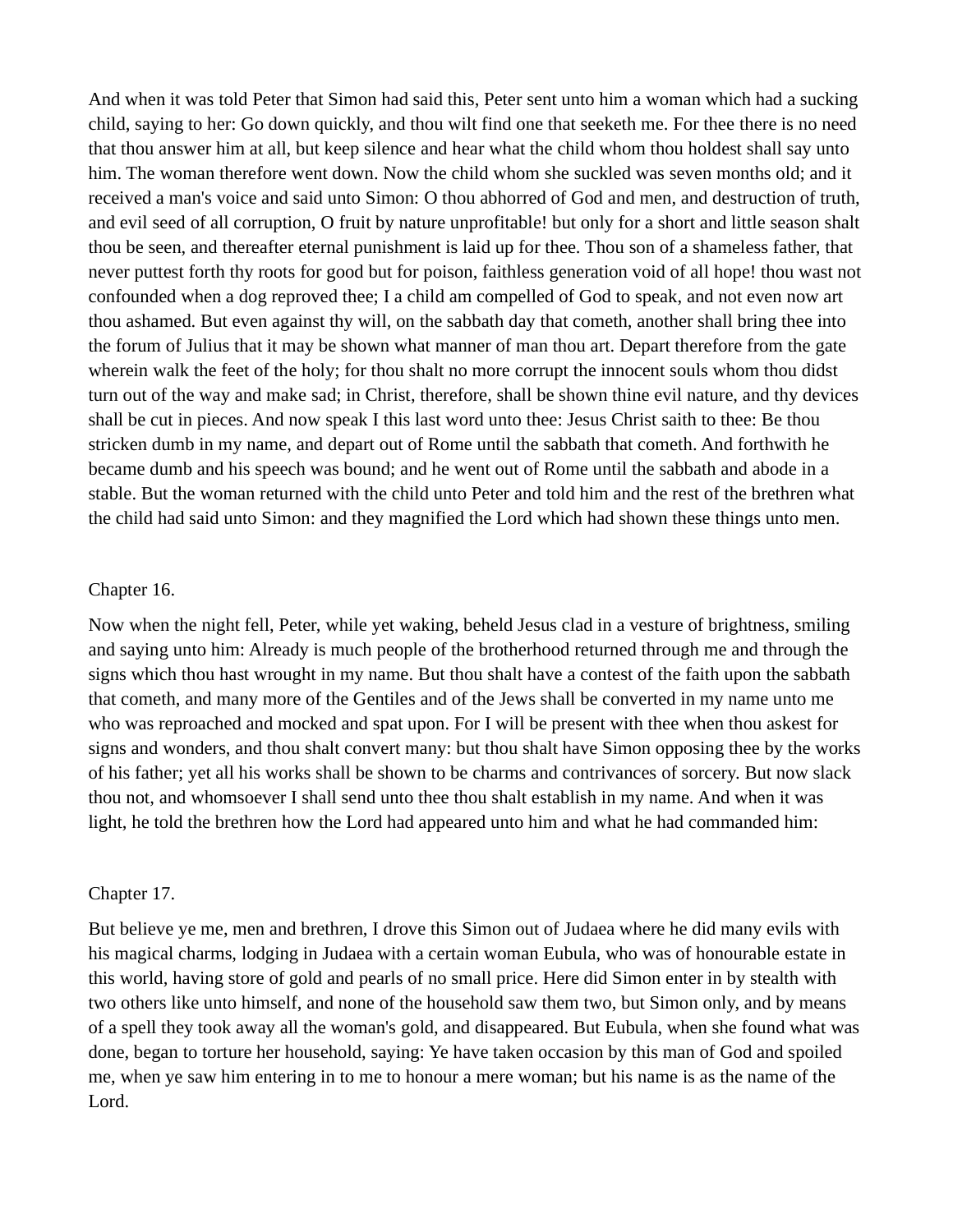As I fasted for three days and prayed that this matter should be made plain, I saw in a vision Italicus and Antulus whom I had instructed in the name of the Lord, and a boy naked and chained giving me a wheaten loaf and saying unto me: Peter, endure yet two days and thou shalt see the mighty works of God. As for all that is lost out of the house of Eubula, Simon hath used art magic and hath caused a delusion, and with two others hath stolen it away: whom thou shalt see on the third day at the ninth hour, at the gate which leadeth unto Neapolis, selling unto a goldsmith by name Agrippinus a young satyr of gold of two pound weight, having in it a precious stone. But for thee there is no need that thou touch it, lest thou be defiled; but let there be with thee some of the matron's servants, and thou shalt show them the shop of the goldsmith and depart from them. For by reason of this matter shall many believe on the name of the Lord, and all that which these men by their devices and wickedness have oft-times stolen shall be openly showed. When I heard that, I went unto Eubula and found her sitting with her clothes rent and her hair disordered, mourning; unto whom I said: Eubula, rise up from thy mourning and compose thy face and order thy hair and put on raiment befitting thee, and pray unto the Lord Jesus Christ that judgeth every soul: for he is the invisible Son of God, by whom thou must be saved, if only thou repent with thine whole heart of thy former sins: and receive thou power from him; for behold, by me the Lord saith to thee: Thou shalt find all whatsoever thou hast lost. And after thou hast received them, take thou care that he find thee, that thou mayest renounce this present world and seek for everlasting refreshment. Hearken therefore unto this: Let certain of thy people keep watch at the gate that leadeth to Neapolis on the day after to-morrow at about the ninth hour, and they shall see two young men having a young satyr of gold, of two pound weight, set with gems, as a vision hath shown me: which thing they will offer for sale to one Agrippinus of the household of godliness and of the faith which is in the Lord Jesus Christ: by whom it shall be showed thee that thou shouldest believe in the living God and not on Simon the magician, the unstable devil, who hath desired that thou shouldest remain in sorrow, and thine innocent household be tormented; who by fair words and speech only hath deceived thee, and with his mouth only spake of godliness, whereas he is wholly possessed of ungodliness. For when thou didst think to keep holy-day, and settedst up thine idol and didst veil it and set out all thine ornaments upon a table (round three-legged table), he brought in two young men whom no man of yours saw, by a magic charm, and they stole away thine ornaments and were no more seen. But his device hath had no success; for my God hath manifested it unto me, to the end thou shouldest not be deceived, neither perish in hell, for those sins which thou hast committed ungodly and contrary to God, who is full of all truth, and the righteous judge of quick and dead; and there is none other hope of life unto men save through him, by whom those things which thou hast lost are recovered unto thee: and now do thou gain thine own soul.

But she cast herself down before my feet, saying: O man, who thou art I know not; but him I received as a servant of God, and whatsoever he asked of me to give it unto the poor, I gave much by his hands, and beside that I did give much unto him. What hurt did I do him, that he should contrive all this against mine house? Unto whom Peter said: There is no faith to be put in words, but in acts and deeds: but we must go on with that we have begun. So I left her and went with two stewards of Eubula and came to Agrippinus and said to him: See that thou take note of these men; for to-morrow two young men will come to thee, desiring to sell thee a young satyr of gold set with jewels, which belongeth to the mistress of these: and thou shalt take it as it were to look upon it, and praise the work of the craftsman, and then when these come in, God will bring the rest to the proof. And on the next day the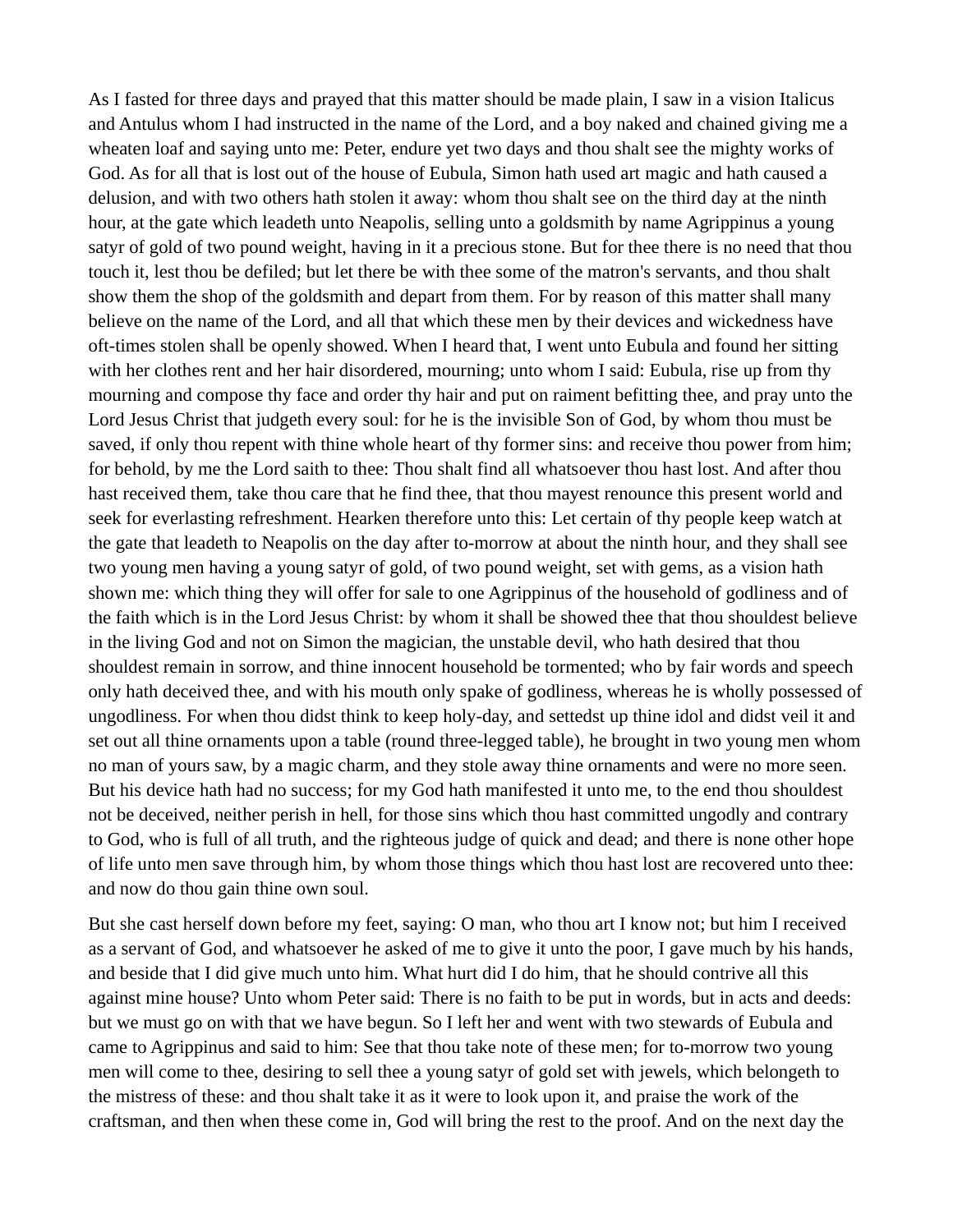stewards of the matron came about the ninth hour, and also those young men, willing to sell unto Agrippinus the young satyr of gold. And they being forthwith taken, it was reported unto the matron, and she in distress of mind came to the deputy, and with a loud voice declared all that had befallen her. And when Pompeius the deputy beheld her in distress of mind, who never had come forth abroad, he forthwith rose up from the judgement seat and went unto the praetorium, and bade those men to be brought and tortured; and while they were being tormented they confessed that they did it in the service of Simon, which, said they, persuaded us thereto with money. And being tortured a long time, they confessed that all that Eubula had lost was laid up under the earth in a cave on the other side of the gate, and many other things besides. And when Pompeius heard this, he rose up to go unto the gate, with those two men, each of them bound with two chains. And lo, Simon came in at the gate, seeking them because they tarried long. And he seeth a great multitude coming, and those two bound with chains; and he understood and betook him to flight, and appeared no more in Judaea unto this day. But Eubula, when she had recovered all her goods, gave them for the service of the poor, and believed on the Lord Jesus Christ and was comforted; and despised and renounced this world, and gave unto the widows and fatherless, and clothed the poor. And after a long time she received her rest. Now these things, dearly beloved brethren, were done in Judaea, whereby he that is called the angel of Satan was driven out thence.

XVIII. Brethren, dearest and most beloved, let us fast together and pray unto the Lord. For he that drove him out thence is able also to root him out of this place: and let him grant unto us power to withstand him and his magical charms, and to prove that he is the angel of Satan. For on the sabbath our Lord shall bring him, though he would not, unto the forum of Julius. Let us therefore bow our knees unto Christ, which heareth us, though we cry not; it is he that seeth us, though he be not seen with these eyes, yet is he in us: if we will, he will not forsake us. Let us therefore purify our souls of every evil temptation, and God will not depart from us. Yea, if we but wink with our eyes, he is present with us.

XIX. Now after these things were spoken by Peter, Marcellus also came in, and said: Peter, I have for thee cleansed mine whole house from the footsteps (traces) of Simon, and wholly done away even his wicked dust. For I took water and called upon the holy name of Jesus Christ, together with mine other servants which belong unto him, and sprinkled all my house and all the dining chambers and all the porticoes, even unto the outer gate, and said: I know that thou, Lord Jesu Christ, art pure and untouched of any uncleanness: so let mine enemy and adversary be driven out from before thy face. And now, thou blessed one, have I bidden the widows and old women to assemble unto thee in my house which is purified (MS. common), that they may pray with us. And they shall receive every one a piece of gold in the name of the ministry (service), that they may be called indeed servants of Christ. And all else is now prepared for the service. I entreat thee, therefore, O blessed Peter, consent unto their request, so that thou also pay honour unto (ornament) their prayers in my stead; let us then go and take Narcissus also, and whosoever of the brethren are here. So then Peter consented unto his simplicity, to fulfil his desire, and went forth with him and the rest of the brethren.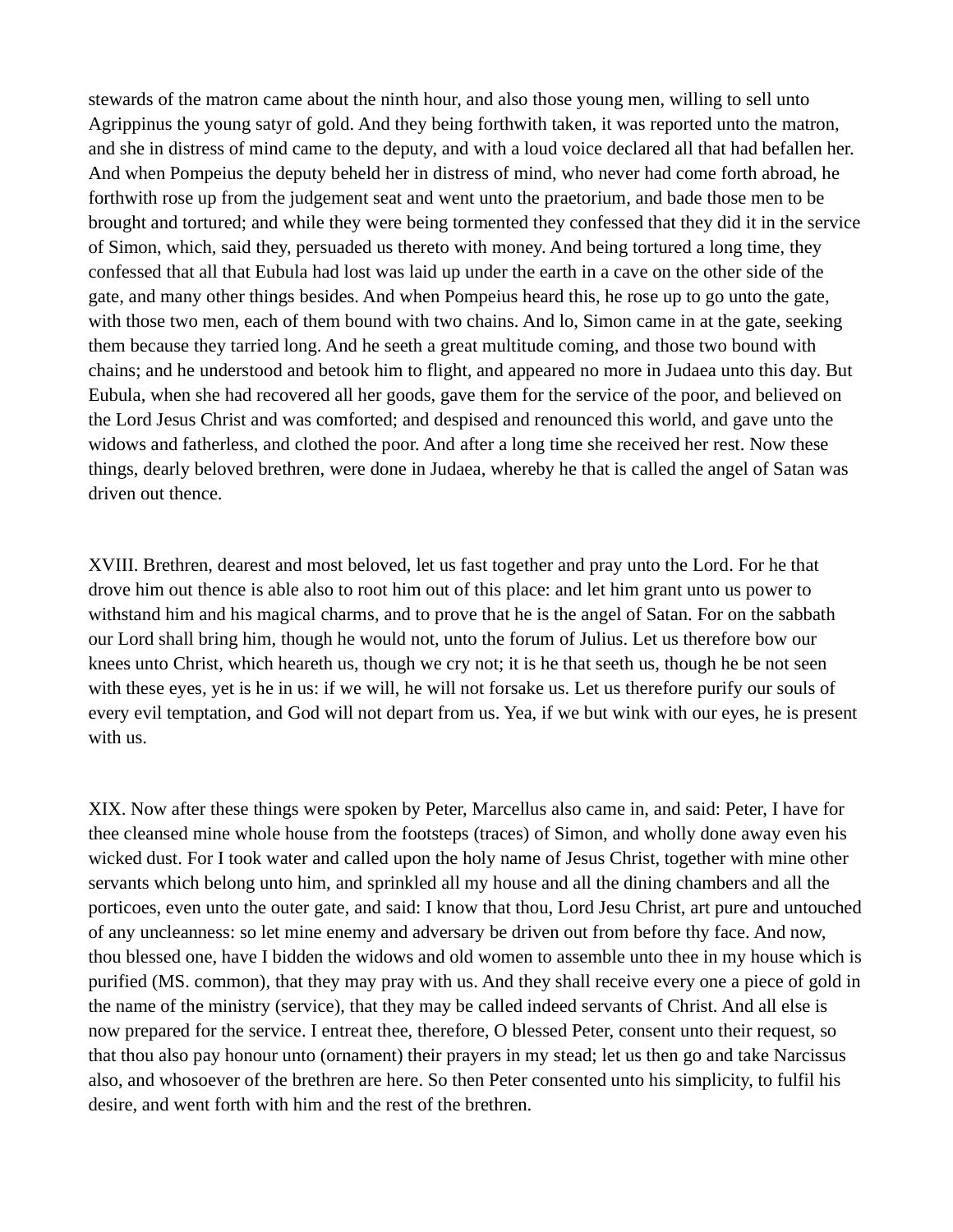XX. But Peter entered in, and beheld one of the aged women, a widow, that was blind, and her daughter giving her her hand and leading her into Marcellus' house; and Peter said unto her: Come hither, mother: from this day forward Jesus giveth thee his right hand, by whom we have light unapproachable which no darkness hideth; who saith unto thee by me: Open thine eyes and see, and walk by thyself. And forthwith the widow saw Peter laying his hand upon her.

And Peter entered into the dining-hall and saw that the Gospel was being read, and he rolled up the book and said: Ye men that believe and hope in Christ, learn in what manner the holy Scripture of our Lord ought to be declared: whereof we by his grace wrote that which we could receive, though yet it appear unto you feeble, yet according to our power, even that which can be endured to be borne by (or instilled into) human flesh. We ought therefore first to know the will and the goodness of God, how that when error was everywhere spread abroad, and many thousands of men were being cast down into perdition, God was moved by his mercy to show himself in another form and in the likeness of man, concerning which neither the Jews nor we were able worthily to be enlightened. For every one of us according as he could contain the sight, saw, as he was able. Now will I expound unto you that which was newly read unto you. Our Lord, willing that I should behold his majesty in the holy mount -I, when I with the sons of Zebedee saw the brightness of his light, fell as one dead and shut mine eyes, and heard such a voice from him as I am not able to describe, and thought myself to be blinded by his brightness. And when I recovered (breathed again) a little I said within myself: Peradventure my Lord hath brought me hither that he might blind me. And I said: If this also be thy will, Lord, I resist not. And he gave me his hand and raised me up; and when I arose I saw him again in such a form as I was able to take in. As, therefore, the merciful God, dearly beloved brethren, carried our infirmities and bare our sins (as the prophet saith: He beareth our sins and suffereth for us; but we did esteem him to be in affliction and smitten with plagues), for he is in the Father and the Father in him -he also is himself the fulness of all majesty, who hath shown unto us all his good things: he did eat and drink for our sakes, himself being neither an-hungered nor athirst; he carried and bare reproaches for our sakes, he died and rose again because of us; who both defended me when I sinned and comforted me by his greatness, and will comfort you also that ye may love him: this God who is great and small, fair and foul, young and old, seen in time and unto eternity invisible; whom the hand of man hath not held, yet is he held by his servants; whom no flesh hath seen, yet now seeth; who is the word proclaimed by the prophets and now appearing (so Gk.: Lat. not heard of but now known); not subject to suffering, but having now made trial of suffering for our sake (or like unto us); never chastised, yet now chastised; who was before the world and hath been comprehended in time; the great beginning of all principality, yet delivered over unto princes; beautiful, but among us lowly; seen of all yet foreseeing all (MS. foul of view, yet foreseeing). This Jesus ye have, brethren, the door, the light, the way, the bread, the water, the life, the resurrection, the refreshment, the pearl, the treasure, the seed, the abundance (harvest), the mustard seed, the vine, the plough, the grace, the faith, the word: he is all things and there is none other greater than he. Unto him be praise, world without end. Amen.

XXI. And when the ninth hour was fully come, they rose up to make prayer. And behold certain widows, of the aged, unknown to Peter, which sat there, being blind and not believing, cried out, saying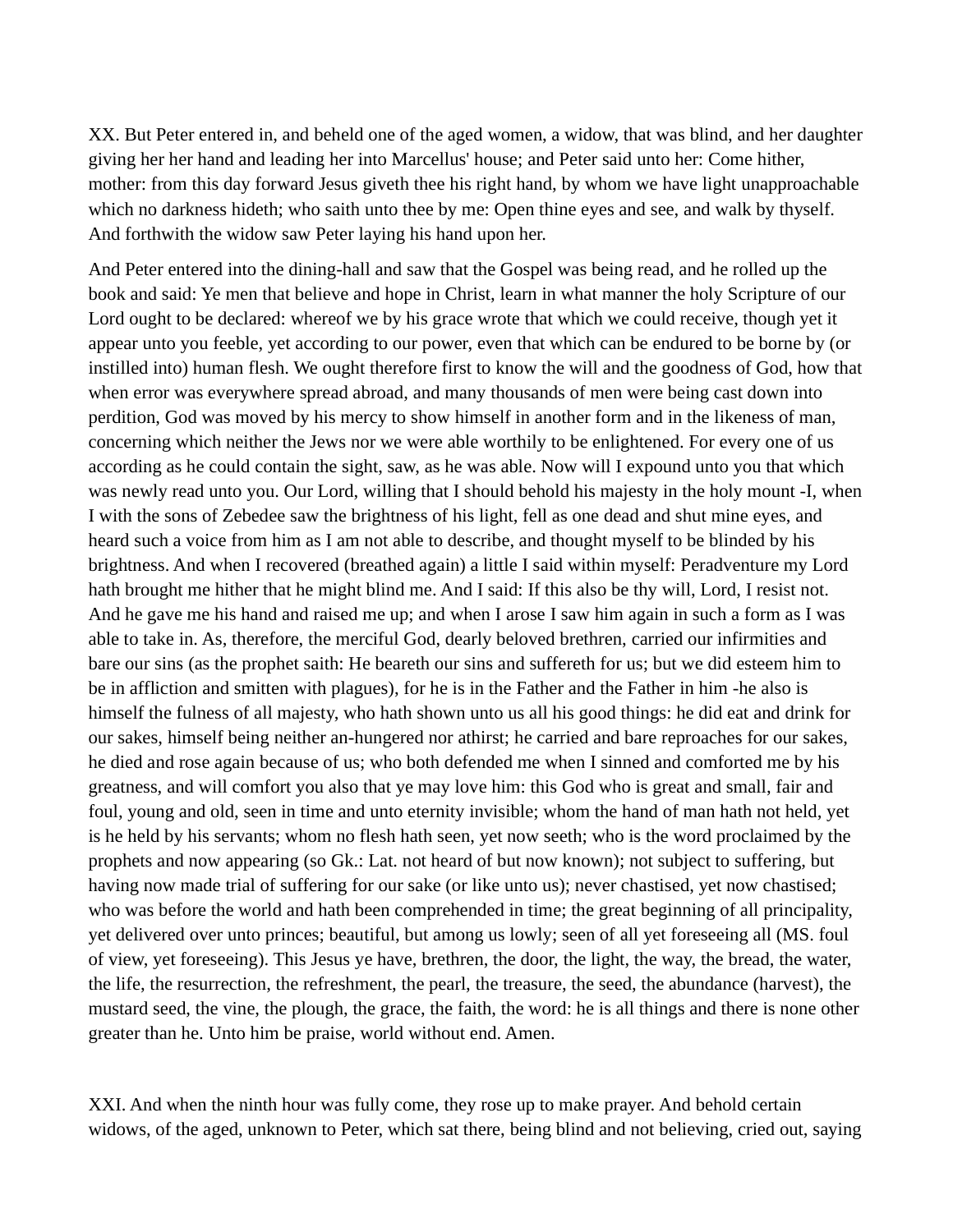unto Peter: We sit together here, O Peter, hoping and believing in Christ Jesus: as therefore thou hast made one of us to see, we entreat thee, lord Peter, grant unto us also his mercy and pity. But Peter said to them: If there be in you the faith that is in Christ, if it be firm in you, then perceive in your mind that which ye see not with your eyes, and though your ears are closed, yet let them be open in your mind within you. These eyes shall again be shut, seeing nought but men and oxen and dumb beasts and stones and sticks; but not every eye seeth Jesus Christ. Yet now, Lord, let thy sweet and holy name succour these persons; do thou touch their eyes; for thou art able -that these may see with their eyes.

And when all had prayed, the hall wherein they were shone as when it lighteneth, even with such a light as cometh in the clouds, yet not such a light as that of the daytime, but unspeakable, invisible, such as no man can describe, even such that we were beside ourselves with bewilderment, calling on the Lord and saying: Have mercy, Lord, upon us thy servants: what we are able to bear, that, Lord, give thou us; for this we can neither see nor endure. And as we lay there, only those widows stood up which were blind; and the bright light which appeared unto us entered into their eyes and made them to see. Unto whom Peter said: Tell us what ye saw. And they said: We saw an old man of such comeliness as we are not able to declare to thee; but others said: We saw a young man; and others: We saw a boy touching our eyes delicately, and so were our eyes opened. Peter therefore magnified the Lord, saying: Thou only art the Lord God, and of what lips have we need to give thee due praise? and how can we give thee thanks according to thy mercy? Therefore, brethren, as I told you but a little while since, God that is constant is greater than our thoughts, even as we have learned of these aged widows, how that they beheld the Lord in divers forms.

XXII. And having exhorted them all to think upon (understand) the Lord with their whole heart, he began together with Marcellus and the rest of the brethren to minister unto the virgins of the Lord, and to rest until the morning.

Unto whom Marcellus said: Ye holy and inviolate virgins of the Lord, hearken: Ye have a place to abide in, for these things that are called mine, whose are they save yours? depart not hence, but refresh yourselves: for upon the sabbath which cometh, even to-morrow, Simon hath a controversy with Peter the holy one of God: for as the Lord hath ever been with him, lo will Christ the Lord now stand for him as his apostle. For Peter hath continued tasting nothing, but fasting yet a day, that he may overcome the wicked adversary and persecutor of the Lord's truth. For lo, my young men are come announcing that they have seen scaffolds being set up in the forum, and much people saying: To-morrow at daybreak two Jews are to contend here concerning the teaching (?) of God. Now therefore let us watch until the morning, praying and beseeching our Lord Jesus Christ to hear our prayers on behalf of Peter.

And Marcellus turned to sleep for a short space, and awoke and said unto Peter: O Peter, thou apostle of Christ, let us go boldly unto that which lieth before us. For just now when I turned myself to sleep for a little, I beheld thee sitting in a high place and before thee a great multitude, and a woman exceeding foul, in sight like an Ethiopian, not an Egyptian, but altogether black and filthy, clothed in rags, and with an iron collar about her neck and chains upon her hands and feet, dancing. And when thou sawest me thou saidst to me with a loud voice: Marcellus the whole power of Simon and of his God is this woman that danceth; do thou behead her. And I said to thee: Brother Peter, I am a senator of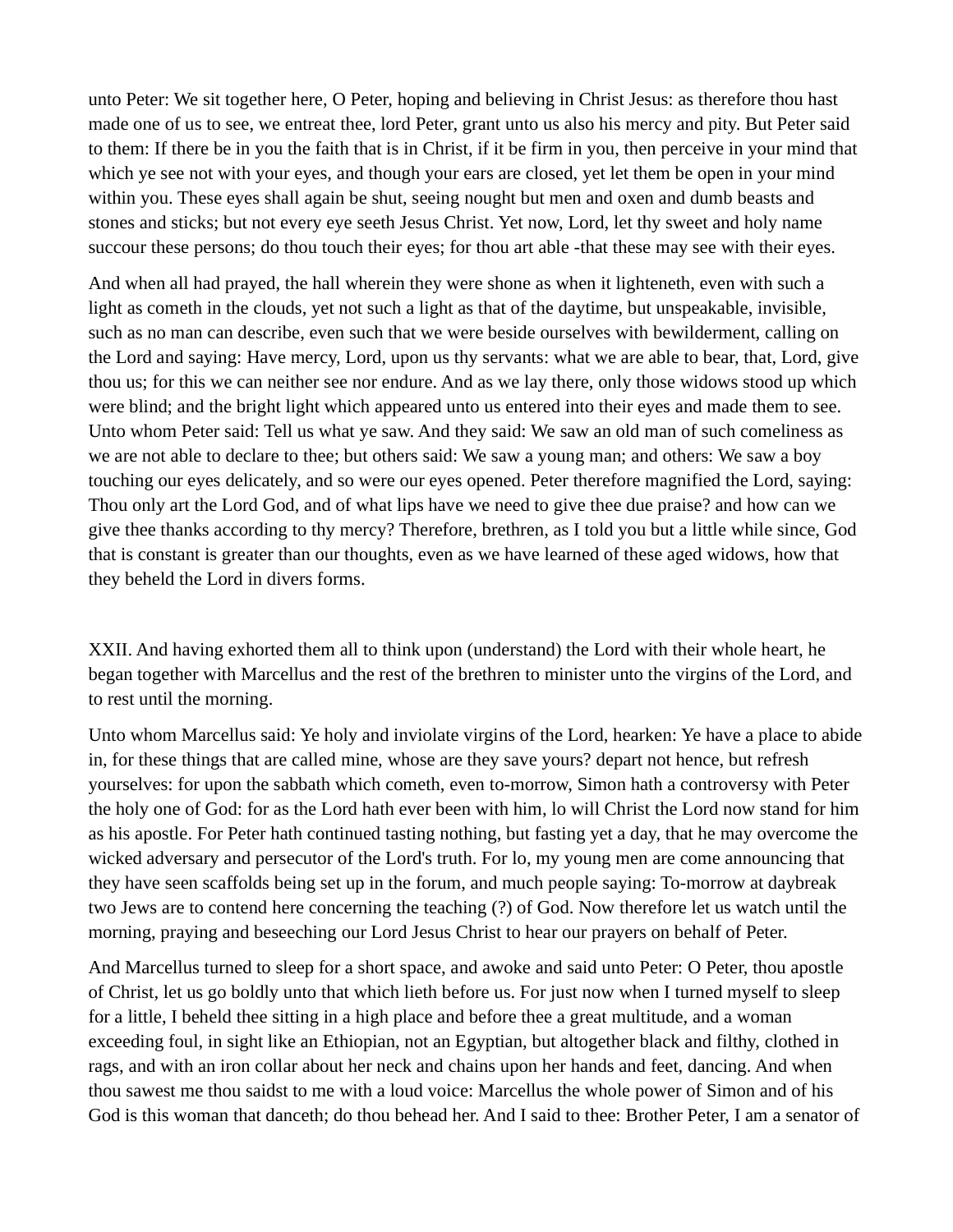a high race, and I have never defiled my hands, neither killed so much as a sparrow at any time. And thou hearing it didst begin to cry out yet more: Come thou, our true sword, Jesu Christ. and cut not off only the head of this devil, but hew all her limbs in pieces in the sight of all these Whom I have approved in thy service. And immediately one like unto thee, O Peter, having a sword, hewed her in pieces: so that I looked earnestly upon you both, both on thee and on him that cut in pieces that devil, and marvelled greatly to see how alike ye were. And I awaked, and have told unto thee these signs of Christ. And when Peter heard it he was the more filled with courage, for that Marcellus had seen these things, knowing that the Lord alway careth for his own. And being joyful and refreshed by these words, he rose up to go unto the forum.

XXIII. Now the brethren were gathered together, and all that were in Rome, and took places every one for a piece of gold: there came together also the senators and the prefects and those in authority. And Peter came and stood in the midst, and all cried out: Show us, O Peter, who is thy God and what is his greatness which hath given thee confidence. Begrudge not the Romans; they are lovers of the gods. We have had proof of Simon, let us have it of thee; convince us, both of you, whom we ought truly to believe. And as they said these things, Simon also came in, and standing in trouble of mind at Peter's side, at first he looked at him.

And after long silence Peter said: Ye men of Rome, be ye true judges unto us, for I say that I have believed on the living and true God; and I promise to give you proofs of him, which are known unto me, as many among you also can bear witness. For ye see that this man is now rebuked and silent, knowing that I drove him out of Judaea because of the deceits which he practised upon Eubula, an honourable and simple woman, by his art magic; and being driven out from thence, he is come hither, thinking to escape notice among you; and lo, he standeth face to face with me. Say now, Simon, didst thou not at Jerusalem fall at my feet and Paul's, when thou sawest the healings that were wrought by our hands, and say: I pray you take of me a payment as much as ye will, that I may be able to lay hands on men and do such mighty works? And we when we heard it cursed thee, saying: Dost thou think to tempt us as if we desired to possess money? And now, fearest thou not at all? My name is Peter, because the Lord Christ vouchsafed to call me 'prepared for all things': for I trust in the living God by whom I shall put down thy sorceries. Now let him do in your presence the wonders which he did aforetime: and what I have now said of him, will ye not believe it?

But Simon said: Thou presumest to speak of Jesus of Nazareth, the son of a carpenter, and a carpenter himself, whose birth is recorded (or whose race dwelleth) in Judaea. Hear thou, Peter: the Romans have understanding: they are no fools. And he turned to the people and said: Ye men of Rome, is God born? is he crucified? he that hath a master is no God. And when he so spake, many said: Thou sayest well, Simon.

XXIV. But Peter said: Anathema upon thy words against (or in) Christ! Presumest thou to speak thus, whereas the prophet saith of him: Who shall declare his generation? And another prophet saith: And we saw him and he had no beauty nor comeliness. And: In the last times shall a child be born of the Holy Ghost: his mother knoweth not a man, neither doth any man say that he is his father. And again he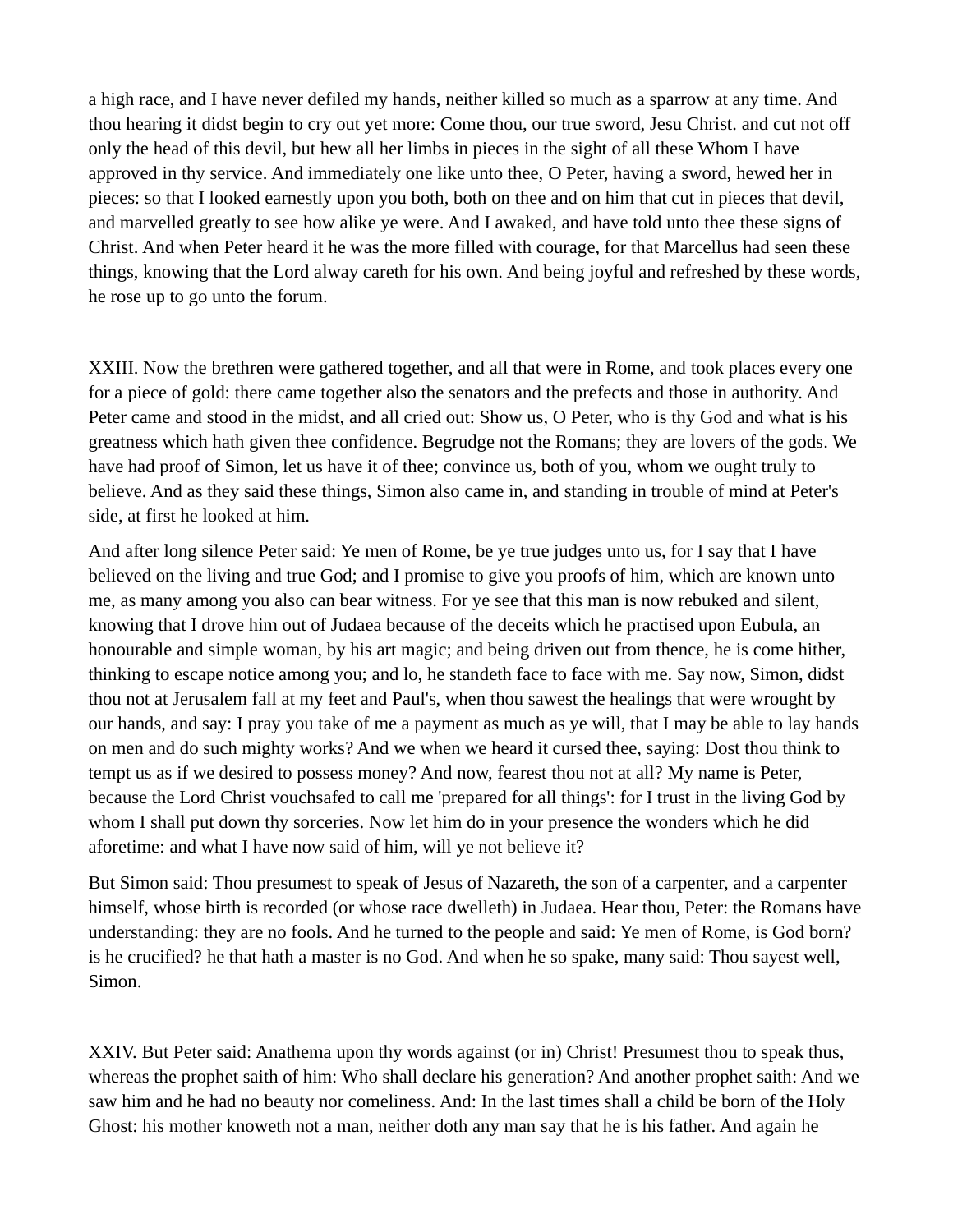saith: She hath brought forth and not brought forth.[From the apocryphal Ezekiel (lost)] And again: Is it a small thing for you to weary men (lit. Is it a small thing that ye make a contest for men)? Behold, a virgin shall conceive in the womb. And another prophet saith, honouring the Father: Neither did we hear her voice, neither did a midwife come in.[From the Ascension of Isaiah, xi. 14] Another prophet saith: Born not of the womb of a woman, but from a heavenly place came he down. And: A stone was cut out without hands, and smote all the kingdoms. And: The stone which the builders rejected, the same is become the head of the corner; and he calleth him a stone elect, precious. And again a prophet saith concerning him: And behold, I saw one like the Son of man coming upon a cloud. And what more? O ye men of Rome, if ye knew the Scriptures of the prophets, I would expound all unto you: by which Scriptures it was necessary that this should be spoken in a mystery, and that the kingdom of God should be perfected. But these things shall be opened unto you hereafter. Now turn I unto thee, Simon: do thou some one thing of those wherewith thou didst before deceive them, and I will bring it to nought through my Lord Jesus Christ. And Simon plucked up his boldness and said: If the prefect allow it (prepare yourselves and delay not for my sake).

XXV. But the prefect desired to show patience unto both, that he might not appear to do aught unjustly. And the prefect put forward one of his servants and said thus unto Simon: Take this man and deliver him to death. And to Peter he said: And do thou revive him. And unto the people the prefect said: It is now for you to judge whether of these two is acceptable unto God, he that killeth or he that maketh alive. And straightway Simon spake in the ear of the lad and made him speechless, and he died.

And as there began to be a murmuring among the people, one of the widows who were nourished (refreshed) in Marcellus' house, standing behind the multitude, cried out: O Peter, servant of God, my son is dead, the only one that I had. And the people made place for her and led her unto Peter: and she cast herself down at his feet, saying: I had one only son, which with his hands (shoulders) furnished me with nourishment: he raised me up, he carried me: now that he is dead, who shall reach me a hand? Unto whom Peter said: Go, with these for witness, and bring hither thy son, that they may see and be able to believe that by the power of God he is raised, and that this man (Simon) may behold it and fail (or, and she when she saw him, fell down). And Peter said to the young men: We have need of some young men, and, moreover, of such as will believe. And forthwith thirty young men arose, which were prepared to carry her or to bring thither her son that was dead. And whereas the widow was hardly returned to herself, the young men took her up; and she was crying out and saying: Lo, my son, the servant of Christ hath sent unto thee: tearing her hair and her face. Now the young men which were come examined (Gk. apparently, held) the lad's nostrils to see whether he were indeed dead; and seeing that he was dead of a truth, they had compassion on the old woman and said: If thou so will, mother, and hast confidence in the God of Peter, we will take him up and carry him thither that he may raise him up and restore him unto thee.

XXVI. And as they said these things, the prefect (in the forum, Lat.), looking earnestly upon Peter (said: What sayest thou Peter?) Behold my lad is dead, who also is dear unto the emperor, and I spared him not, though I had with me other young men; but I desired rather to make trial (tempt) of thee and of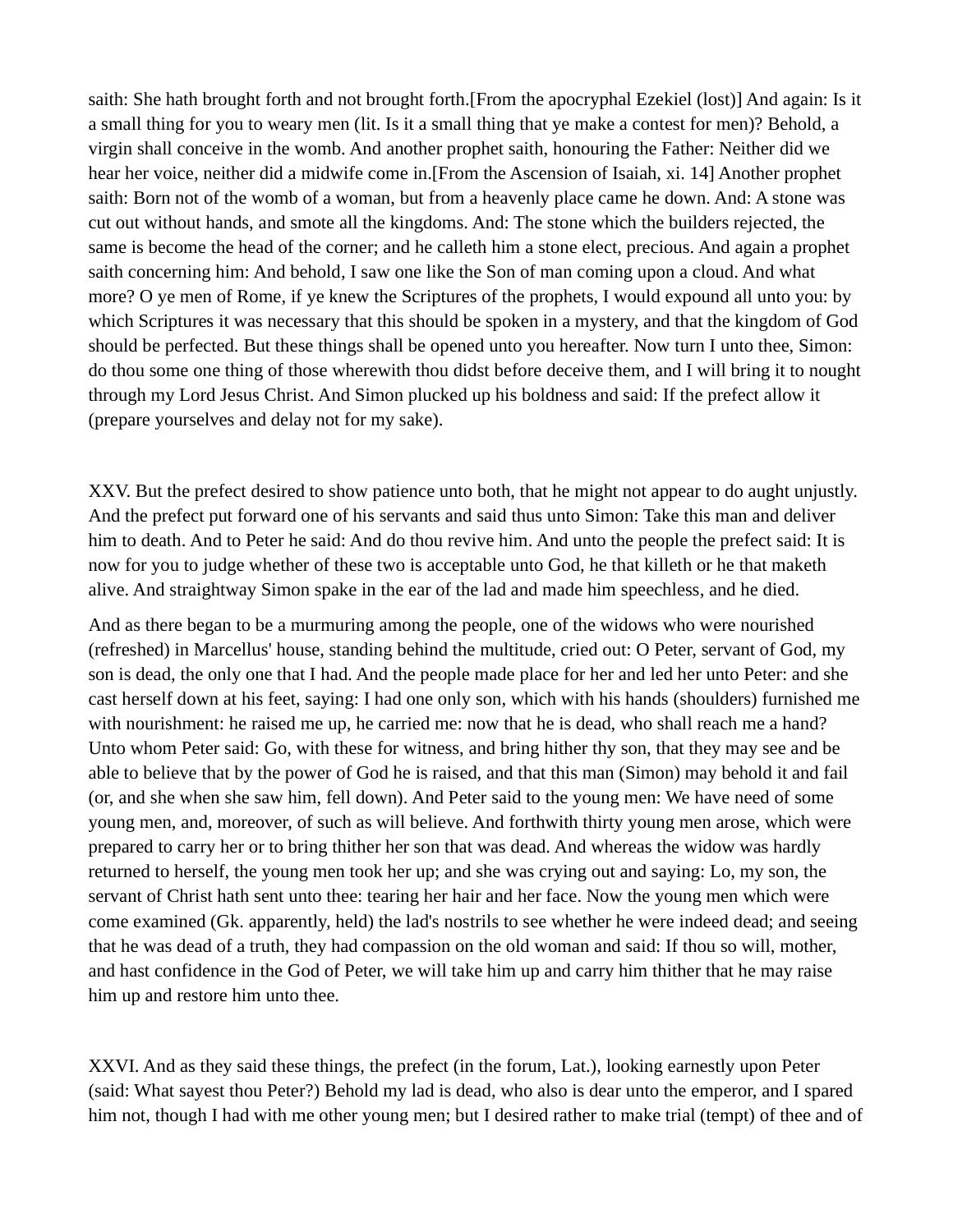the God whom thou (preachest), whether ye be true, and therefore I would have this lad die. And Peter said: God is not tempted nor proved, O Agrippa, but if he be loved and entreated he heareth them that are worthy. But since now my God and Lord Jesus Christ is tempted among you, who hath done so great signs and wonders by my hands to turn you from your sins -now also in the sight of all do thou, Lord, at my word, by thy power raise up him whom Simon hath slain by touching him. And Peter said unto the master of the lad: Go, take hold on his right hand, and thou shalt have him alive and walking with thee. And Agrippa the prefect ran and went to the lad and took his hand and raised him up. And all the multitude seeing it cried: One is the God, one is the God of Peter.

XXVII. In the meanwhile the widow's son also was brought upon a bed by the young men, and the people made way for them and brought them unto Peter. And Peter lifted up his eyes unto heaven and stretched forth his hands and said: O holy Father of thy Son Jesus Christ. who hast granted us thy power, that we may through thee ask and obtain, and despise all that is in the world, and follow thee only, who art seen of few and wouldest be known of many: shine thou about us, Lord, enlighten us, appear thou, raise up the son of this aged widow, which cannot help herself without her son. And I, repeating the word of Christ my Lord, say unto thee: Young man, arise and walk with thy mother so long as thou canst do her good; and thereafter shalt thou serve me after a higher sort, ministering in the lot of a deacon of the bishop (or, and of a bishop). And immediately the dead man rose up, and the multitudes saw it and marvelled, and the people cried out: Thou art God the Saviour, thou, the God of Peter, the invisible God, the Saviour. And they spake among themselves, marvelling indeed at the power of a man that called upon his Lord with a word; and they received it unto sanctification.

XXVIII. The fame of it therefore being spread throughout the city, there came the mother of a certain senator, and cast herself into the midst of the people, and fell at Peter's feet, saying: I have learned from my people that thou art a servant of the merciful God, and dost impart his grace unto all them that desire this light. Impart therefore the light unto my son, for I know that thou begrudgest none; turn not away from a matron that entreateth thee. Unto whom Peter said: Wilt thou believe on my God, by whom thy son shall be raised? And the mother said with a loud voice, weeping: I believe, O Peter, I believe! and all the people cried out: Grant the mother her son. But Peter said: Let him be brought hither before all these. And Peter turned himself to the people and said: Ye men of Rome, I also am one of yourselves, and bear a man's body and am a sinner, but have obtained mercy: look not therefore upon me as though I did by mine own power that which I do, but by the power of my Lord Jesus Christ, who is the judge of quick and dead. In him do I believe and by him am I sent, and have confidence when I call upon him to raise the dead. Go thou therefore also, O woman, and cause thy son to be brought hither and to rise again. And the woman passed through the midst of the people and went into the street, running, with great joy, and believing in her mind she came unto her house, and by means of her young men she took him up and came unto the forum. Now she bade the young men put caps [pilei, a sign that they were now freed.] on their heads, and to walk before the bier, and all that she had determined to burn upon the body of her son to be borne before his bier; and when Peter saw it he had compassion upon the dead body and upon her. And she came unto the multitude, while all bewailed her; and a great crowd of senators and matrons followed after, to behold the wonderful works of God: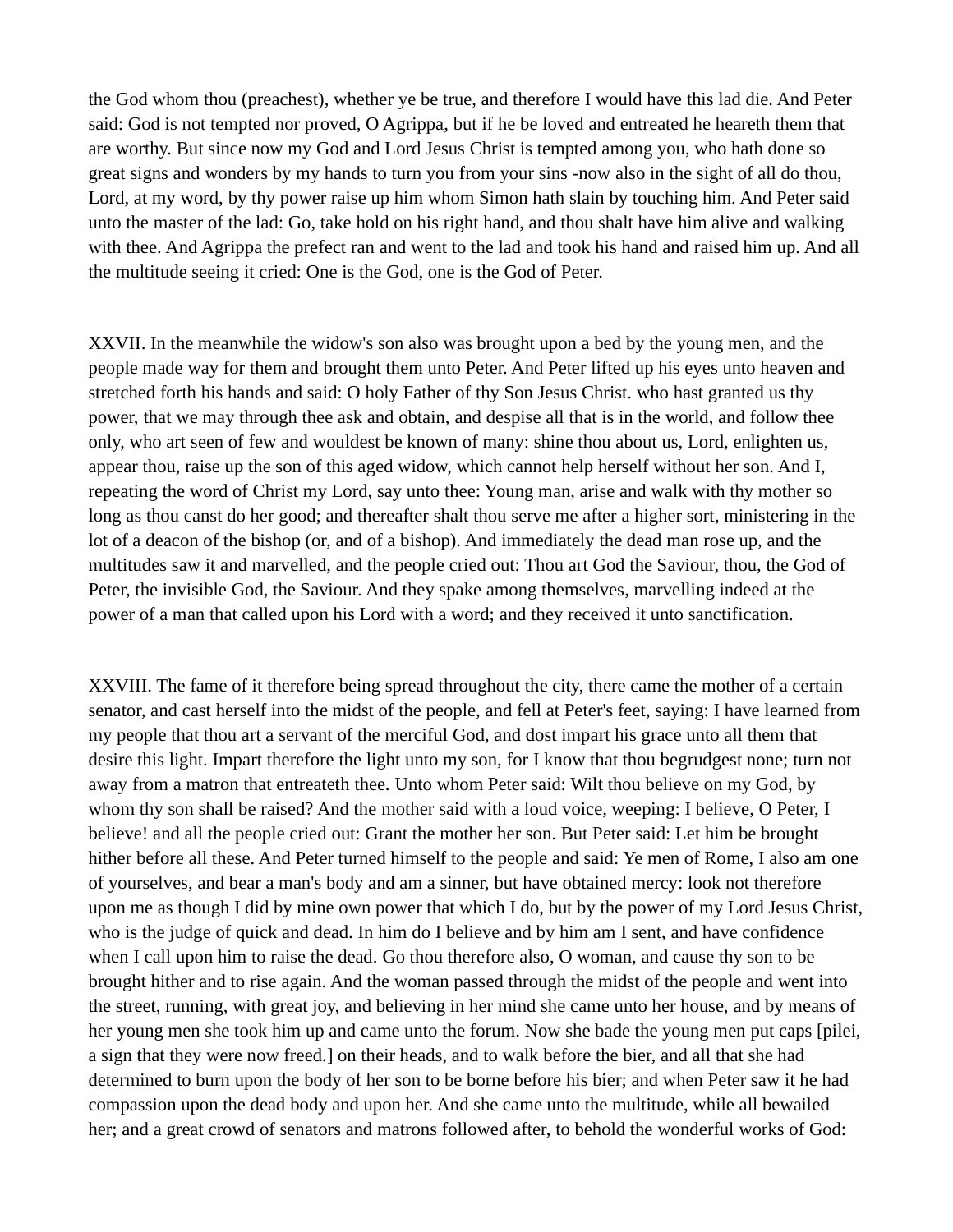for this Nicostratus which was dead was exceeding noble and beloved of the senate. And they brought him and set him down before Peter. And Peter called for silence, and with a loud voice said: Ye men of Rome, let there now be a just judgement betwixt me and Simon; and judge ye whether of us two believeth in the living God, he or I. Let him raise up the body that lieth here, and believe in him as the angel of God. But if he be not able, and I call upon my God and restore the son alive unto his mother, then believe ye that this man is a sorcerer and a deceiver, which is entertained among you. And when all they heard these things, they thought that it was right which Peter had spoken, and they encouraged Simon, saying: Now, if there be aught in thee, show it openly! either overcome, or thou shall be overcome! (or, convince us, or thou shalt be convicted). Why standest thou still? Come, begin! But Simon, when he saw them all instant with him, stood silent; and thereafter, when he saw the people silent and looking upon him, Simon cried out, saying: Ye men of Rome, if ye behold the dead man arise, will ye cast Peter out of the city? And all the people said: We will not only cast him out, but on the very instant will we burn him with fire.

Then Simon went to the head of the dead man and stooped down and thrice raised himself up (or, and said thrice: Raise thyself), and showed the people that he (the dead) lifted his head and moved it, and opened his eyes and bowed himself a little unto Simon. And straightway they began to ask for wood and torches, wherewith to burn Peter. But Peter receiving strength of Christ, lifted up his voice and said unto them that cried out against him: Now see I, ye people of Rome, that ye are -I must not say fools and vain, so long as your eyes and your ears and your hearts are blinded. How long shall your understanding be darkened? see ye not that ye are bewitched, supposing that a dead man is raised, who hath not lifted himself up? It would have sufficed me, ye men of Rome, to hold my peace and die without speaking, and to leave you among the deceits of this world; but I have the chastisement of fire unquenchable before mine eyes. If therefore it seem good unto you, let the dead man speak, let him arise if he liveth, let him loose his jaw that is bound, with his hands, let him call upon his mother, let him say unto you that cry out: Wherefore cry ye? let him beckon unto us with his hand. If now ye would see that he is dead, and yourselves bewitched, let this man depart from the bier, who hath persuaded you to depart from Christ, and ye shall see that the dead man is such as ye saw him brought hither.

But Agrippa the prefect had no longer patience, but thrust away Simon with his own hands, and again the dead man lay as he was before. And the people were enraged, and turned away from the sorcery of Simon and began to cry out: Hearken, O Caesar! if now the dead riseth not, let Simon burn instead of Peter, for verily he hath blinded us. But Peter stretched forth his hand and said: O men of Rome, have patience! I say not unto you that if the lad be raised Simon shall burn; for if I say it, ye will do it. The people cried out: Against thy will, Peter, we will do it. Unto whom Peter said: If ye continue in this mind the lad shall not arise: for we know not to render evil for evil, but we have learned to love our enemies and pray for our persecutors. For if even this man can repent, it were better; for God will not remember evil. Let him come, therefore, into the light of Christ; but if he cannot, let him possess the part of his father the devil, but let not your hands be defiled. And when he had thus spoken unto the people, he went unto the lad, and before he raised him, he said to his mother: These young men whom thou hast set free in the honour of thy son, can yet serve their God when he liveth, being free; for I know that the soul of some is hurt if they shall see thy son arise and know that these shall yet be in bondage: but let them all continue free and receive their sustenance as they did before, for thy son is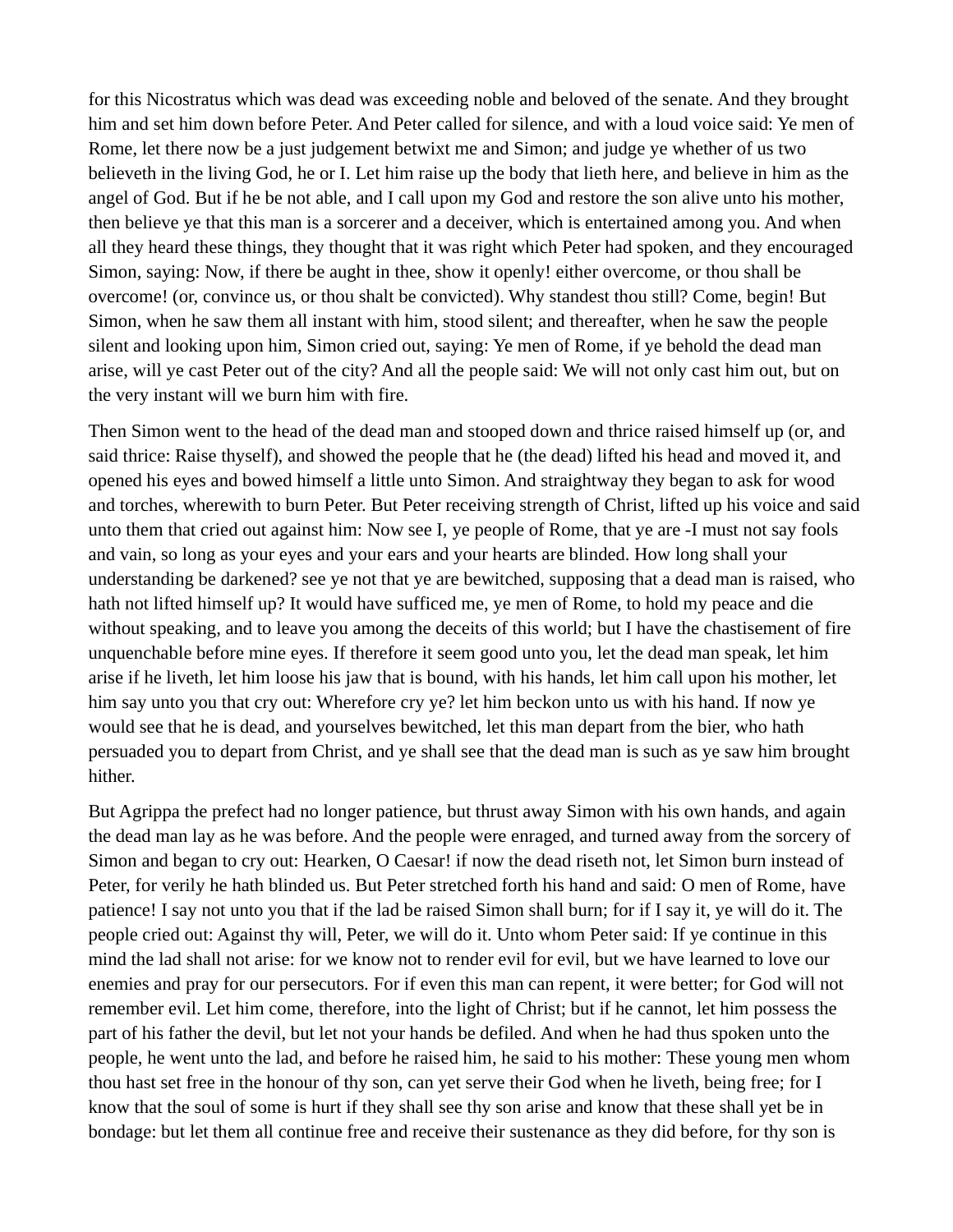about to rise again; and let them be with him. And Peter looked long upon her, to see her thoughts. And the mother of the lad said: What other can I do? therefore before the prefect I say: whatsoever I was minded to burn upon the body of my son, let them possess it. And Peter said: Let the residue be distributed unto the widows. Then Peter rejoiced in soul and said in the spirit: O Lord that art merciful, Jesu Christ, show thyself unto thy Peter that calleth upon thee like as thou hast always shown him mercy and loving-kindness: and in the presence of all these which have obtained freedom, that these may become thy servants, let Nicostratus now arise. And Peter touched the lad's side and said: Arise. And the lad arose and put off his grave clothes and sat up and loosed his jaw, and asked for other raiment; and he came down from the bier and said unto Peter: I pray thee, O man of God, let us go unto our Lord Christ whom I saw speaking with me; who also showed me unto thee and said to thee: Bring him hither unto me, for he is mine. And when Peter heard this of the lad, he was strengthened yet more in soul by the help of the Lord; and Peter said unto the people: Ye men of Rome, it is thus that the dead are raised up, thus do they converse, thus do they arise and walk, and live so long time as God willeth. Now therefore, ye that have come together unto the sight, if ye turn not from these your evil ways, and from all your gods that are made with hands, and from all uncleanness and concupiscence, receive fellowship with Christ, believing, that ye may obtain everlasting life.

XXIX. And in the same hour they worshipped him as a God, falling down at his feet, and the sick whom they had at home, that he might heal them.

But the prefect seeing that so great a multitude waited upon Peter, signified to Peter that he should withdraw himself: and Peter told the people to come unto Marcellus' house. But the mother of the lad besought Peter to set foot in her house. But Peter had appointed to be with Marcellus on the Lord's day, to see the widows even as Marcellus had promised, to minister unto them with his own hands. The lad therefore that was risen again said: I depart not from Peter. And his mother, glad and rejoicing, went unto her own house. And on the next day after the sabbath she came to Marcellus' house bringing unto Peter two thousand pieces of gold, and saying unto Peter: Divide these among the virgins of Christ which serve him. But the lad that was risen from the dead, when he saw that he had given nothing to any man, went home and opened the press and himself offered four thousand pieces of gold, saying unto Peter: Lo, I also which was raised, offer a double offering, and myself also from this day forward as a speaking sacrifice unto God.

Here begins the original Greek text as preserved in one of our two manuscripts (that at Mt. Athos). The second (Patmos) manuscript begins, as do the versions, at ch. xxxiii. The Greek and not the Latin is followed in the translation.

XXX. Now on the Lord's day as Peter discoursed unto the brethren and exhorted them unto the faith of Christ, there being present many of the senate and many knights and rich women and matrons, and being confirmed in the faith, one woman that was there, exceeding rich, which was surnamed Chryse because every vessel of hers was of gold -for from her birth she never used a vessel of silver or glass, but golden ones only- said unto Peter: Peter, thou servant of God, he whom thou callest God appeared unto me in a dream and said: Chryse, carry thou unto Peter my minister ten thousand pieces of gold; for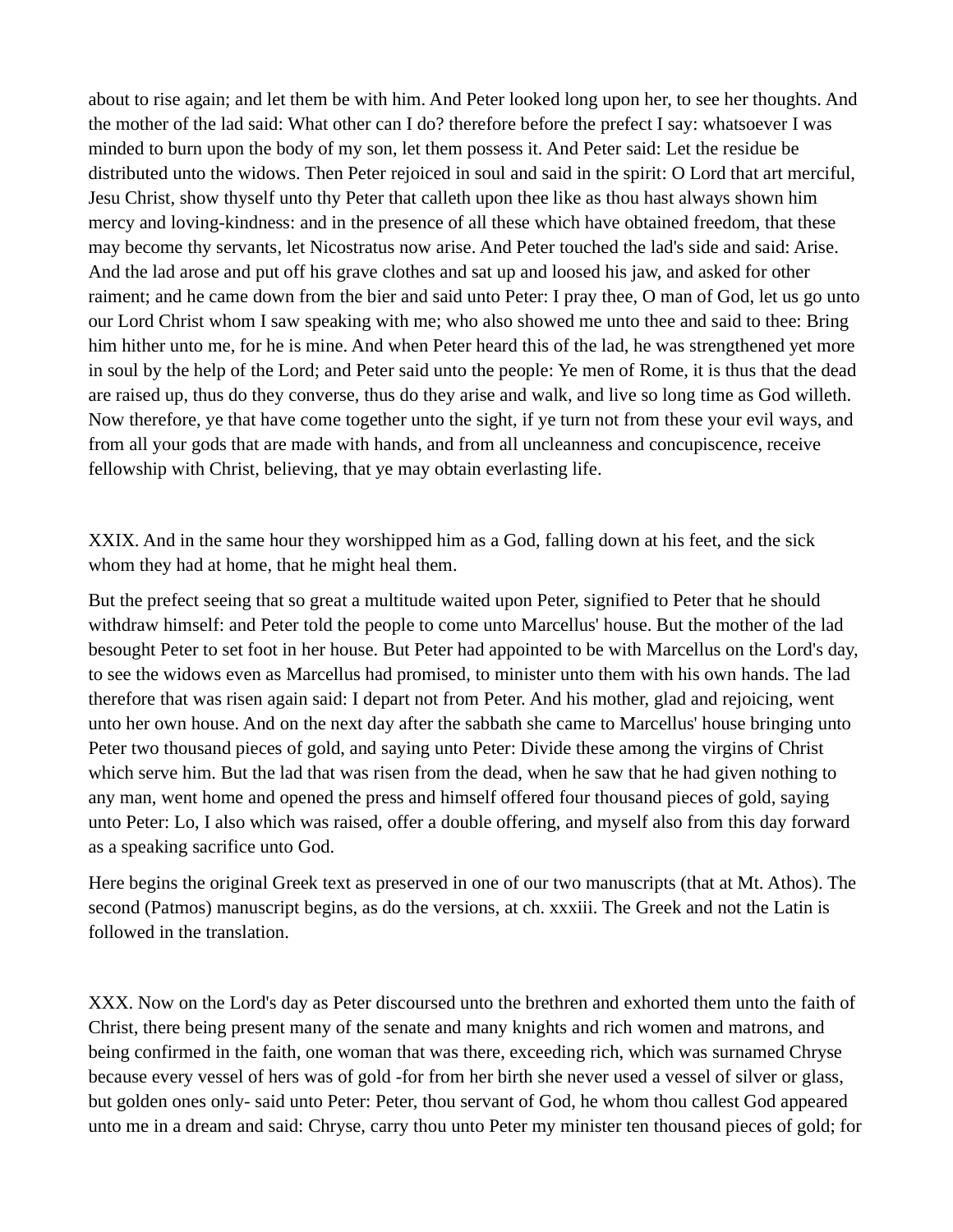thou owest them to him. I have therefore brought them, fearing lest some harm should be done me by him that appeared unto me, which also departed unto heaven. And so saying, she laid down the money and departed. And Peter seeing it glorified the Lord, for that they that were in need should be refreshed. Certain, therefore, of them that were there said unto him: Peter, hast thou not done ill to receive the money of her? for she is ill spoken of throughout all Rome for fornication, and because she keepeth not to one husband, yea, she even hath to do with the young men of her house. Be not therefore a partner with the table of Chryse, but let that which came from her be returned unto her. But Peter hearing it laughed and said to the brethren: What this woman is in the rest of her way of life, I know not, but in that I have received this money, I did it not foolishly; for she did pay it as a debtor unto Christ, and giveth it unto the servants of Christ: for he himself hath provided for them.

XXXI. And they brought unto him also the sick on the sabbath, beseeching that they might recover of their diseases. And many were healed that were sick of the palsy, and the gout, and fevers tertian and quartan, and of every disease of the body were they healed, believing in the name of Jesus Christ, and very many were added every day unto the grace of the Lord.

But Simon the magician, after a few days were past, promised the multitude to convict Peter that he believed not in the true God but was deceived. And when he did many lying wonders, they that were firm in the faith derided him. For in diningchambers he made certain spirits enter in, which were only an appearance, and not existing in truth. And what should I more say? though he had oft-times been convicted of sorcory, he made lame men seem whole for a little space, and blind likewise, and once he appeared to make many dead to live and move, as he did with Nicostratus (Gk. Stratonicus). But Peter followed him throughout and convicted him always unto the beholders: and when he now made a sorry figure and was derided by the people of Rome and disbelieved for that he never succeeded m the things which he promised to perform, being in such a plight at last he said to them: Men of Rome, ye think now that Peter hath prevailed over me, as more powerful, and ye pay more heed to him: ye are deceived. For to-morrow I shall forsake you, godless and impious that ye are, and fly up unto God whose Power I am, though I am become weak. Whereas, then, ye have fallen, I am He that standeth, and I shall go up to my Father and say unto him: Me also, even thy son that standeth, have they desired to pull down; but I consented not unto them, and am returned back unto myself.

XXXII. And already on the morrow a great multitude assembled at the Sacred Way to see him flying. And Peter came unto the place, having seen a vision (or, to see the sight), that he might convict him in this also; for when Simon entered into Rome, he amazed the multitudes by flying: but Peter that convicted him was then not yet living at Rome: which city he thus deceived by illusion, so that some were carried away by him (amazed at him).

So then this man standing on an high place beheld Peter and began to say: Peter, at this time when I am going up before all this people that behold me, I say unto thee: If thy God is able, whom the Jews put to death, and stoned you that were chosen of him, let him show that faith in him is faith in God, and let it appear at this time, if it be worthy of God. For I, ascending up, will show myself unto all this multitude, who I am. And behold when he was lifted up on high, and all beheld him raised up above all Rome and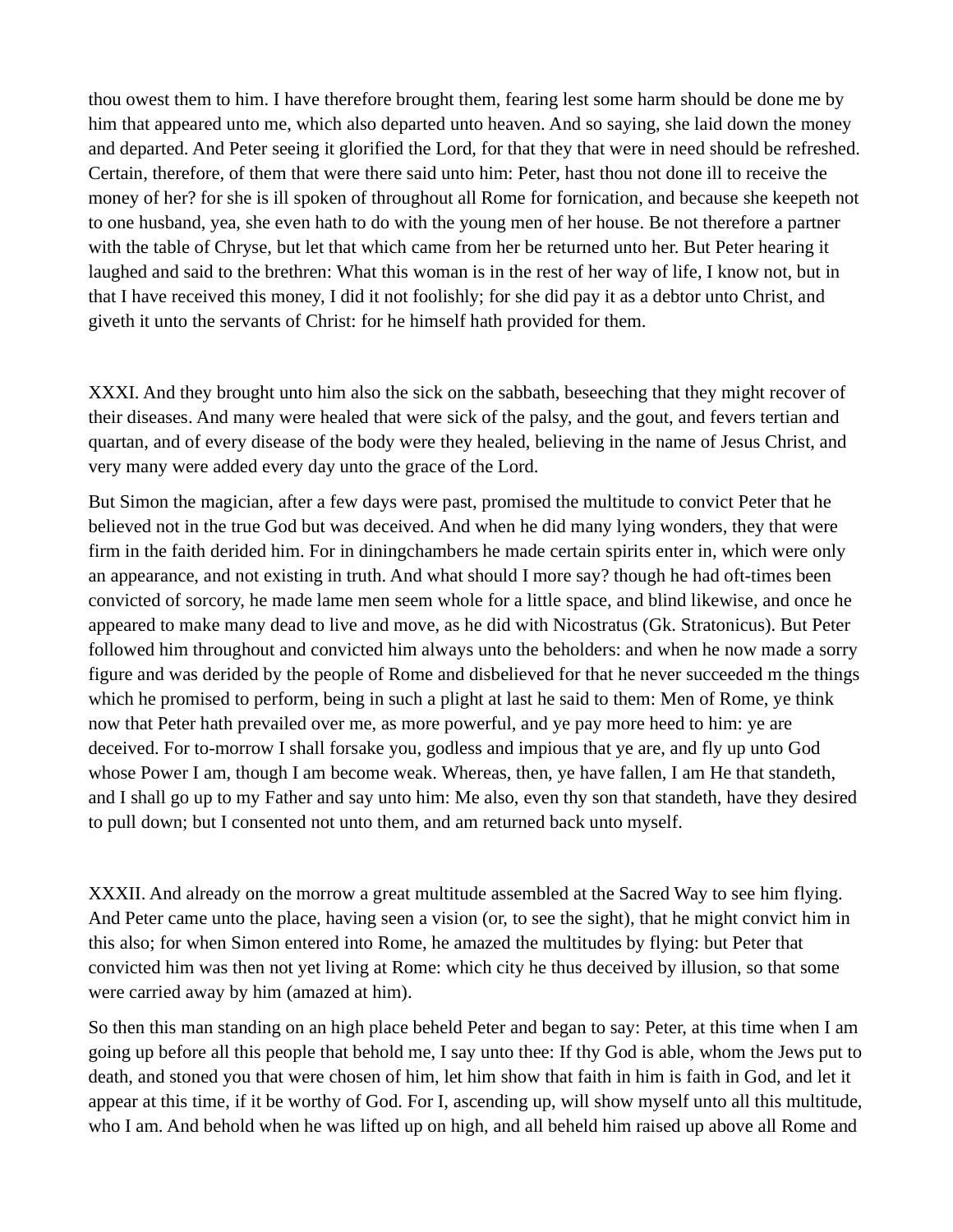the temples thereof and the mountains, the faithful looked toward Peter. And Peter seeing the strangeness of the sight cried unto the Lord Jesus Christ: If thou suffer this man to accomplish that which he hath set about, now will all they that have believed on thee be offended, and the signs and wonders which thou hast given them through me will not be believed: hasten thy grace, O Lord, and let him fall from the height and be disabled; and let him not die but be brought to nought, and break his leg in three places. And he fell from the height and brake his leg in three places. Then every man cast stones at him and went away home, and thenceforth believed Peter.

But one of the friends of Simon came quickly out of the way (or arrived from a journey), Gemellus by name, of whom Simon had received much money, having a Greek woman to wife, and saw him that he had broken his leg, and said: O Simon, if the Power of God is broken to pieces, shall not that God whose Power thou art, himself be blinded? Gemellus therefore also ran and followed Peter, saying unto him: I also would be of them that believe on Christ. And Peter said: Is there any that grudgeth it, my brother? come thou and sit with us.

But Simon in his affliction found some to carry him by night on a bed from Rome unto Aricia; and he abode there a space, and was brought thence unto Terracina to one Castor that was banished from Rome upon an accusation of sorcery. And there he was sorely cut, and so Simon the angel of Satan came to his end.

XXXIII. Now Peter was in Rome rejoicing in the Lord with the brethren, and giving thanks night and day for the multitude which was brought daily unto the holy name by the grace of the Lord. And there were gathered also unto Peter the concubines of Agrippa the prefect, being four, Agrippina and Nicaria and Euphemia and Doris; and they, hearing the word concerning chastity and all the oracles of the Lord, were smitten in their souls, and agreeing together to remain pure from the bed of Agrippa they were vexed by him.

Now as Agrippa was perplexed and grieved concerning them -and he loved them greatly- he observed and sent men privily to see whither they went, and found that they went unto Peter. He said therefore unto them when they returned: That Christian hath taught you to have no dealings with me: know ye that I will both destroy you, and burn him alive. They, then, endured to suffer all manner of evil at Agrippa's hand, if only they might not suffer the passion of love, being strengthened by the might of Jesus.

XXXIV. And a certain woman which was exceeding beautiful, the wife of Albinus, Caesar's friend, by name Xanthippe, came, she also, unto Peter, with the rest of the matrons, and withdrew herself, she also, from Albinus. He therefore being mad, and loving Xanthippe, and marvelling that she would not sleep even upon the same bed with him, raged like a wild beast and would have dispatched Peter; for he knew that he was the cause of her separating from his bed. Many other women also, loving the word of chastity, separated themselves from their husbands, because they desired them to worship God in sobriety and cleanness. And whereas there was great trouble in Rome, Albinus made known his state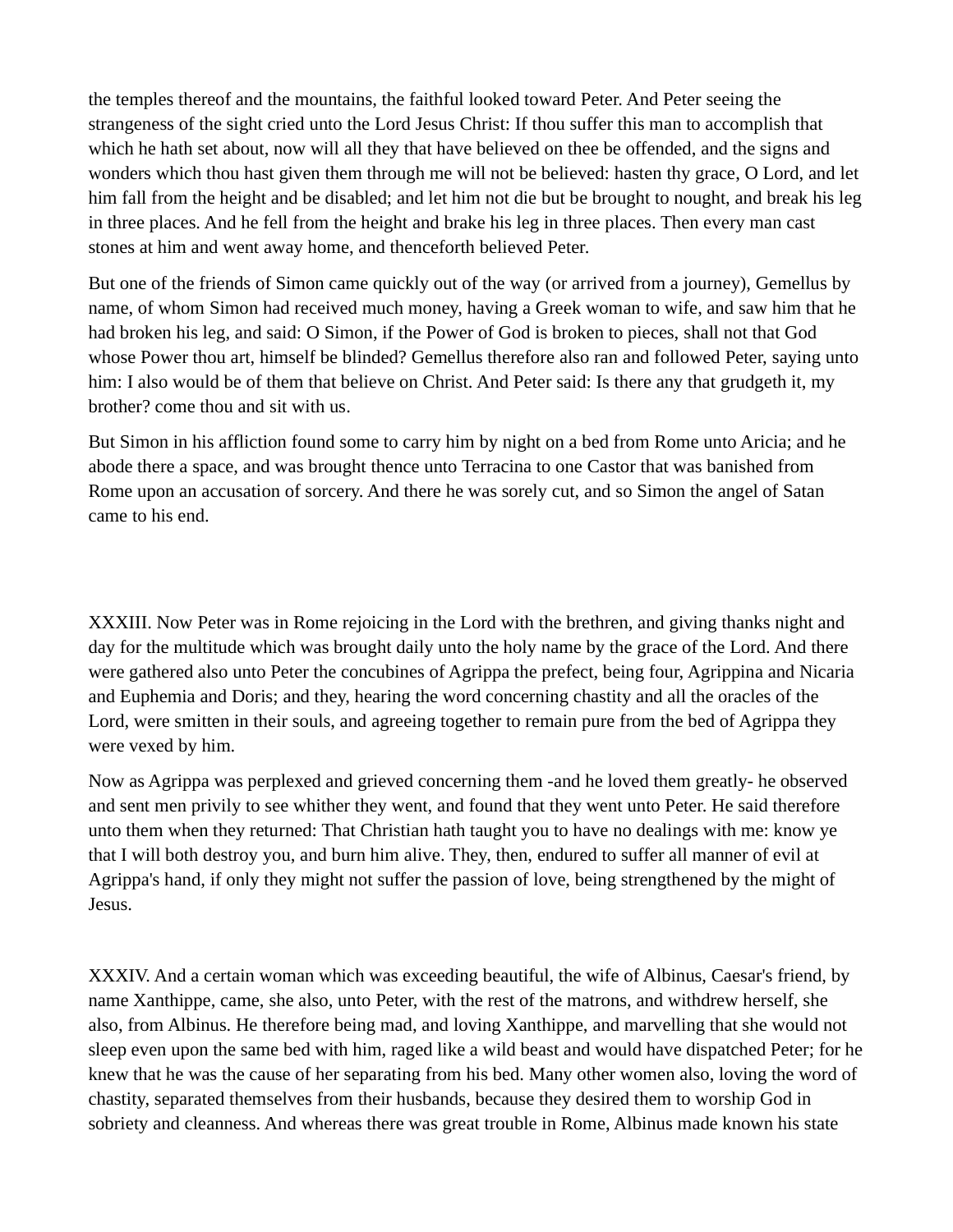unto Agrippa, saying to him: Either do thou avenge me of Peter that hath withdrawn my wife, or I will avenge myself. And Agrippa said: I have suffered the same at his hand, for he hath withdrawn my concubines. And Albinus said unto him: Why then tarriest thou, Agrippa? let us find him and put him to death for a dealer in curious arts, that we may have our wives again, and avenge them also which are not able to put him to death, whose wives also he hath parted from them.

XXXV. And as they considered these things, Xanthippe took knowledge of the counsel of her husband with Agrippa, and sent and showed Peter, that he might depart from Rome. And the rest of the brethren, together with Marcellus, besought him to depart. But Peter said unto them: Shall we be runaways, brethren? and they said to him: Nay, but that thou mayest yet be able to serve the Lord. And he obeyed the brethren's voice and went forth alone, saying: Let none of you come forth with me, but I will go forth alone, having changed the fashion of mine apparel. And as he went forth of the city, he saw the Lord entering into Rome. And when he saw him, he said: Lord, whither goest thou thus (or here)? And the Lord said unto him: I go into Rome to be crucified. And Peter said unto him: Lord, art thou (being) crucified again? He said unto him: Yea, Peter, I am (being) crucified again. And Peter came to himself: and having beheld the Lord ascending up into heaven, he returned to Rome, rejoicing, and glorifying the Lord, for that he said: I am being crucified: the which was about to befall Peter.

XXXVI. He went up therefore again unto the brethren, and told them that which had been seen by him: and they lamented in soul, weeping and saying: We beseech thee, Peter, take thought for us that are young. And Peter said unto them: If it be the Lord's will, it cometh to pass, even if we will it not; but for you, the Lord is able to stablish you in his faith, and will found you therein and make you spread abroad, whom he himself hath planted, that ye also may plant others through him. But I, so long as the Lord will that I be in the flesh, resist not; and again if he take me to him I rejoice and am glad.

And while Peter thus spake, and all the brethren wept, behold four soldiers took him and led him unto Agrippa. And he in his madness (disease) commanded him to be crucified on an accusation of godlessness.

The whole multitude of the brethren therefore ran together, both of rich and poor, orphans and widows, weak and strong, desiring to see and to rescue Peter, while the people shouted with one voice, and would not be silenced: What wrong hath Peter done, O Agrippa? Wherein hath he hurt thee? tell the Romans! And others said: We fear lest if this man die, his Lord destroy us all.

And Peter when he came unto the place stilled the people and said: Ye men that are soldiers of Christ! ye men that hope in Christ! remember the signs and wonders which ye have seen wrought through me, remember the compassion of God, how many cures he hath wrought for you. Wait for him that cometh and shall reward every man according to his doings. And now be ye not bitter against Agrippa; for he is the minister of his father's working. And this cometh to pass at all events, for the Lord hath manifested unto me that which befalleth. But why delay I and draw not near unto the cross?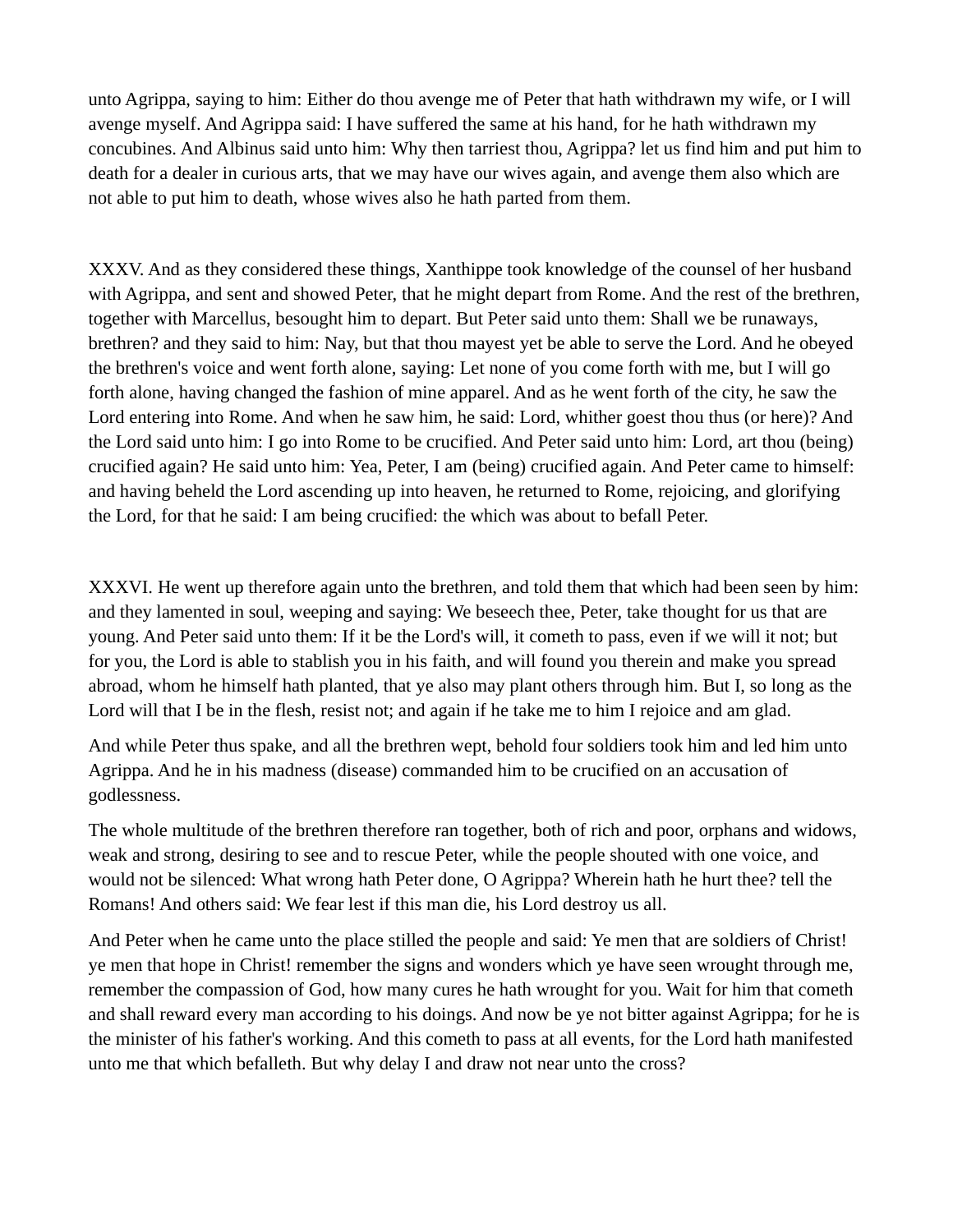XXXVII. And having approached and standing by the cross he began to say: O name of the cross, thou hidden mystery! O grace ineffable that is pronounced in the name of the cross! O nature of man, that cannot be separated from God! O love (friendship) unspeakable and inseparable, that cannot be shown forth by unclean lips! I seize thee now, I that am at the end of my delivery hence (or, of my coming hither). I will declare thee, what thou art: I will not keep silence of the mystery of the cross which of old was shut and hidden from my soul. Let not the cross be unto you which hope in Christ, this which appeareth: for it is another thing, different from that which appeareth, even this passion which is according to that of Christ. And now above all, because ye that can hear are able to hear it of me, that am at the last and final hour of my life, hearken: Separate your souls from every thing that is of the senses, from every thing that appeareth, and does not exist in truth. Blind these eyes of yours, close these ears of yours, put away your doings that are seen; and ye shall perceive that which concerneth Christ, and the whole mystery of your salvation: and let thus much be said unto you that hear, as if it had not been spoken. But now it is time for thee, Peter, to deliver up thy body unto them that take it. Receive it then, ye unto whom it belongeth. I beseech you the executioners, crucify me thus, with the head downward and not otherwise: and the reason wherefore, I will tell unto them that hear.

XXXVIII. And when they had hanged him up after the manner he desired, he began again to say: Ye men unto whom it belongeth to hear, hearken to that which I shall declare unto you at this especial time as I hang here. Learn ye the mystery of all nature, and the beginning of all things, what it was. For the first man, whose race I bear in mine appearance (or, of the race of whom I bear the likeness), fell (was borne) head downwards, and showed forth a manner of birth such as was not heretofore: for it was dead, having no motion. He, then, being pulled down -who also cast his first state down upon the earthestablished this whole disposition of all things, being hanged up an image of the creation (Gk. vocation) wherein he made the things of the right hand into left hand and the left hand into right hand, and changed about all the marks of their nature, so that he thought those things that were not fair to be fair, and those that were in truth evil, to be good. Concerning which the Lord saith in a mystery: Unless ye make the things of the right hand as those of the left, and those of the left as those of the right, and those that are above as those below, and those that are behind as those that are before, ye shall not have knowedge of the kingdom.

This thought, therefore, have I declared unto you; and the figure wherein ye now see me hanging is the representation of that man that first came unto birth. Ye therefore, my beloved, and ye that hear me and that shall hear, ought to cease from your former error and return back again. For it is right to mount upon the cross of Christ, who is the word stretched out, the one and only, of whom the spirit saith: For what else is Christ, but the word, the sound of God? So that the word is the upright beam whereon I am crucified. And the sound is that which crosseth it, the nature of man. And the nail which holdeth the cross-tree unto the upright in the midst thereof is the conversion and repentance of man.

XXXIX. Now whereas thou hast made known and revealed these things unto me, O word of life, called now by me wood (or, word called now by me the tree of life), I give thee thanks, not with these lips that are nailed unto the cross, nor with this tongue by which truth and falsehood issue forth, nor with this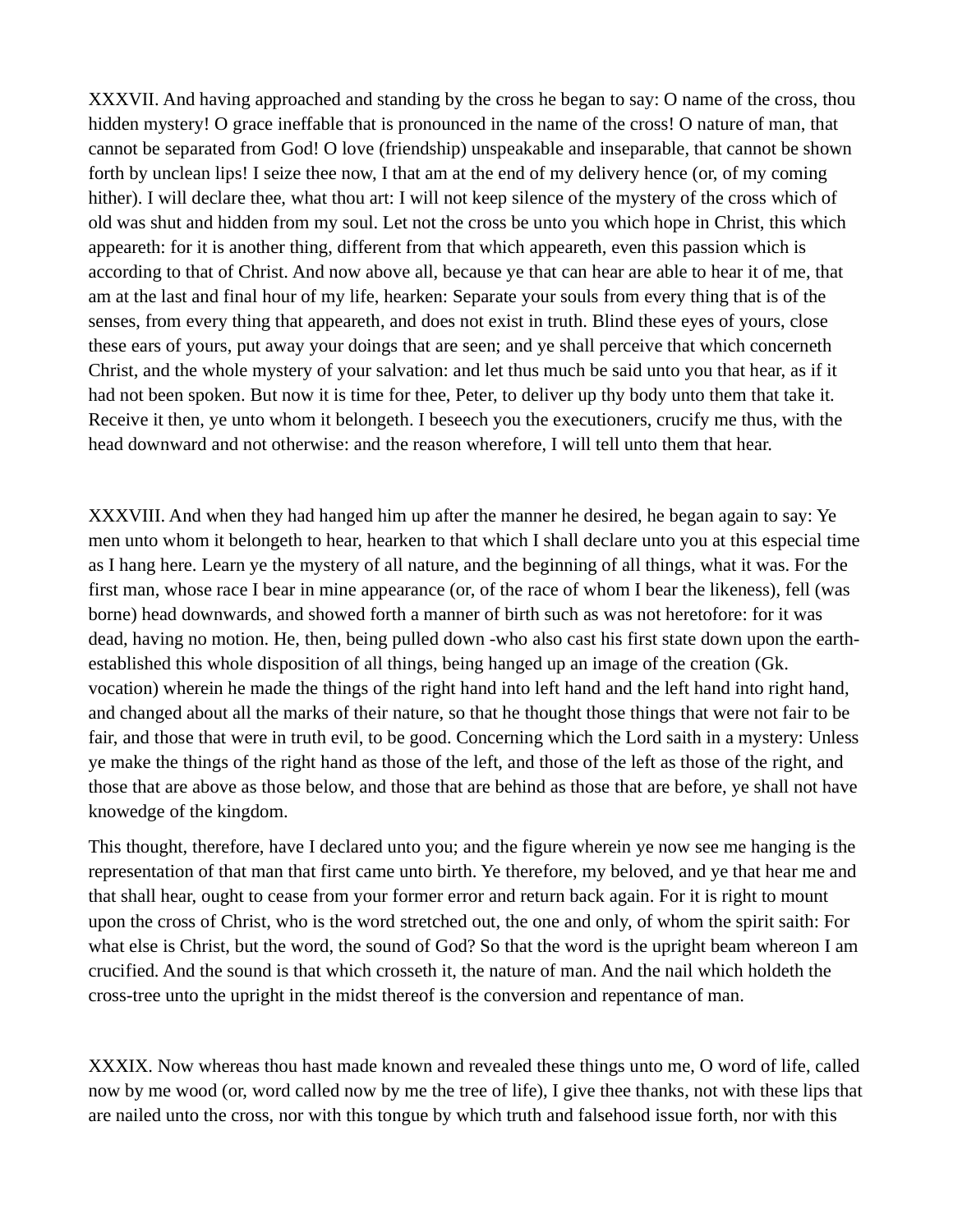word which cometh forth by means of art whose nature is material, but with that voice do I give thee thanks, O King, which is perceived (understood) in silence, which is not heard openly, which proceedeth not forth by organs of the body, which goeth not into ears of flesh, which is not heard of corruptible substance, which existeth not in the world, neither is sent forth upon earth, nor written in books, which is owned by one and not by another: but with this, O Jesu Christ, do I give thee thanks, with the silence of a voice, wherewith the spirit that is in me loveth thee, speaketh unto thee, seeth thee, and beseecheth thee. Thou art perceived of the spirit only, thou art unto me father, thou my mother, thou my brother, thou my friend, thou my bondsman, thou my steward: thou art the All and the All is in thee: and thou Art, and there is nought else that is save thee only.

Unto him therefore do ye also, brethren, flee, and if ye learn that in him alone ye exist, ye shall obtain those things whereof he saith unto you: 'which neither eye hath seen nor ear heard, neither have they entered into the heart of man.' We ask, therefore, for that which thou hast promised to give unto us, O thou undefiled Jesu. We praise thee, we give thee thanks, and confess to thee, glorifying thee, even we men that are yet without strength, for thou art God alone, and none other: to whom be glory now and unto all ages. Amen.

XL. And when the multitude that stood by pronounced the Amen with a great sound, together with the Amen Peter gave up his spirit unto the Lord.

And Marcellus not asking leave of any, for it was not possible, when he saw that Peter had given up the ghost, took him down from the cross with his own hands and washed him in milk and wine: and cut fine seven minae of mastic, and of myrrh and aloes and indian leaf other fifty, and perfumed (embalmed) his body and filled a coffin of marble of great price with Attic honey and laid it in his own tomb.

But Peter by night appeared unto Marcellus and said: Marcellus, hast thou heard that the Lord saith: Let the dead be buried of their own dead? And when Marcellus said: Yea, Peter said to him: That, then, which thou hast spent on the dead, thou hast lost: for thou being alive hast like a dead man cared for the dead. And Marcellus awoke and told the brethren of the appearing of Peter: and he was with them that had been stablished in the faith of Christ by Peter, himself also being stablished yet more until the coming of Paul unto Rome.

## XLI.

But Nero, learning thereafter that Peter was departed out of this life, blamed the prefect Agrippa, because he had been put to death without his knowledge; for he desired to punish him more sorely and with greater torment, because Peter had made disciples of certain of them that served him, and had caused them to depart from him: so that he was very wrathful and for a long season spake not unto Agrippa: for he sought to destroy all them that had been made disciples by Peter. And he beheld by night one that scourged him and said unto him: Nero, thou canst not now persecute nor destroy the servants of Christ: refrain therefore thine hands from them. And so Nero, being greatly affrighted by such a vision, abstained from harming the disciples at that time when Peter also departed this life.